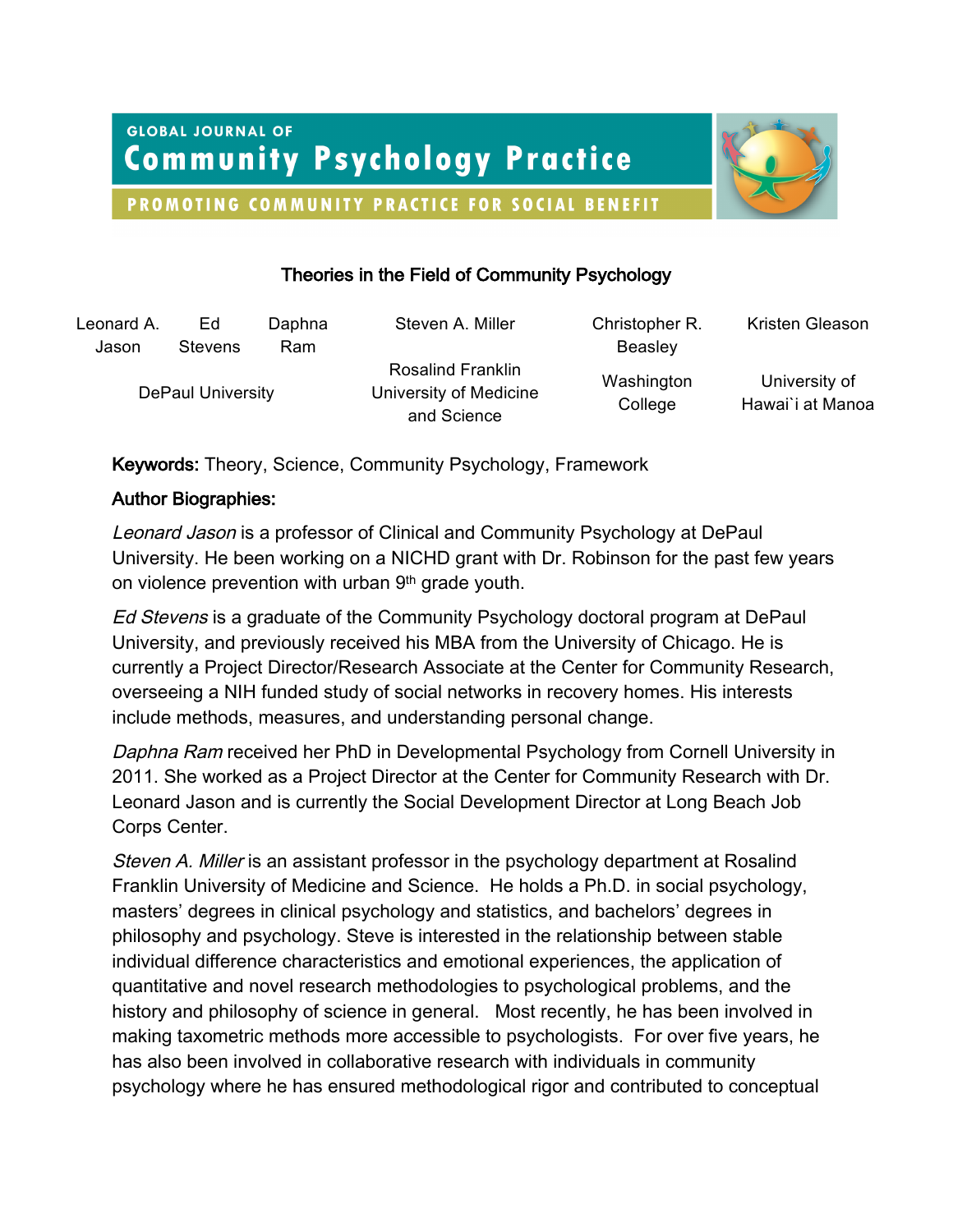formulation of research problems. Steve is also interested in helping the field of psychology to embrace methodology which promotes findings that are more likely to replicate.

Christopher R. Beasley is an Assistant Professor in the Department of Psychology at Washington College and Principle Investigator for the Community Engagement Research Team. He has a M.A in Clinical psychology as well as Ph.D. in Community Psychology. Dr. Beasley's research primarily investigates people's psychological and behavioral engagement in their communities. He has examined processes related to satisfaction, commitment, citizenship behavior, involvement, and tenure in mutual-help addiction recovery homes. Dr. Beasley also assists mutual-help organizations pursue their research objectives, forming a national community advisory board of Oxford House addiction recovery home residents and alumni to guide research projects and fundraising for such inquiry. Lastly, Dr. Beasley has written and presented on theoretical concepts such as person-environment fit and 3rd order change.

Kristen D. Gleason recently graduated from the University of Hawai'i at Manoa with a Doctorate in Community and Cultural Psychology. She is currently a project director at DePaul University's Center for Community Research in Chicago, Illinois. Her research interests include homelessness, human trafficking, and examining social issues in relation to the structural and systemic factors that sustain them.

Authors' Notes: Our thanks to John Light, David Glenwick, Richard Boyd, Diana Ohanian for their helpful comments and suggestions. We appreciate support from the National Institute on Alcohol Abuse and Alcoholism (Grant R01AA022763), the Eunice Kennedy Shriver National Institute of Child Health and Human Development (Grant R01HD072208), and the National Institute of Allergy and Infectious Diseases (Grant R01A1105781).

Recommended Citation: Jason, L.A., Stevens, E., Ram, D. Miller, S.A., Beasley, C.R., Gleason, K., (2016). Theories in the field of community psychology. Global Journal of Community Psychology Practice, 7(2), pages 1-27. Retrieved Day/Month/Year, from (http://www.gjcpp.org/).

Correspondence should be addressed to Leonard A. Jason, DePaul University, Center for Community Research, 990 W. Fullerton Ave., Suite 3100, Chicago, Il. 60614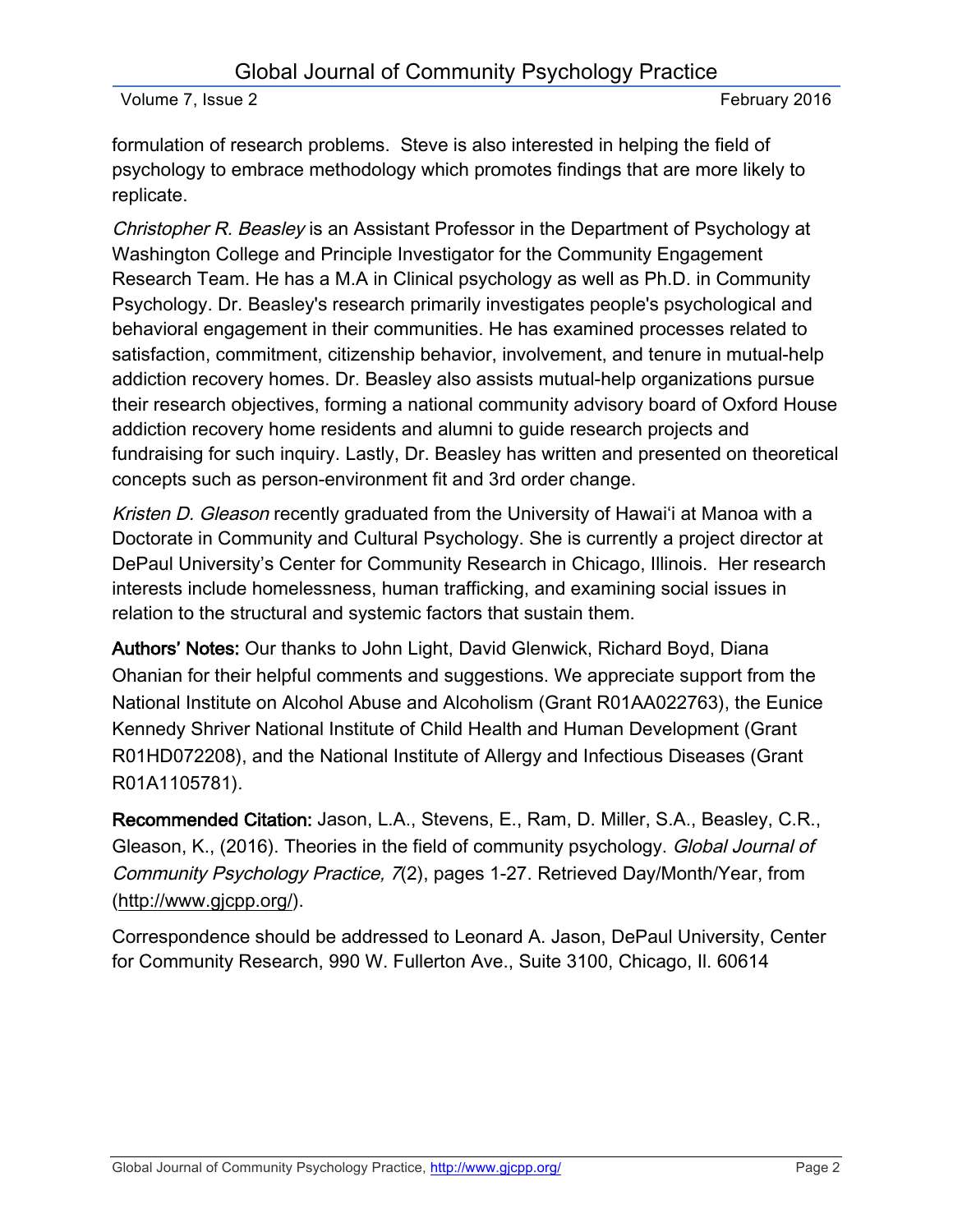# **Theories in the Field of Community Psychology**

# **Abstract**

In this article, we review some of the key attributes of useful theories and assess whether these attributes are present in several prominent Community Psychology theories. The field of Community Psychology often deals with complex systems and attempts to create change through the use of multiple mechanisms. It has provided researchers new ways of thinking about contextual factors and how participants could be more involved in research efforts. However, this field has encountered significant challenges in testing and evaluating theories that involve system-level environmental change. It has struggled to establish consensus when operationally defining criteria and when creating reliable instruments for measuring theoretical constructs. We conclude that Community Psychology theories have tended to function as frameworks, which indicate important elements to examine, but do not specify relationships that can be used for explanation and are, therefore, too broad to make the types of predictions characteristic of science. Because Community Psychology theories have often served as orienting frameworks, there needs to be more discussion about their usefulness, and whether community psychologists can develop more rigorous and specific theories. This has implications for formulating various practices and for discussions about how future research can better inform theory.

Theoretical issues abound in many areas of psychology. Meehl (1978, pp. 806), one of the more vocal advocates of the importance of theory, has stated: "most so called theories in the soft areas of psychology (clinical, counseling, social, personality, community, and school psychology) are scientifically unimpressive and technologically worthless." While this stance reflects a positivistic approach to psychology that is not necessarily embraced by all community psychologists, the charge is worth consideration nonetheless (Kloos, Hill, Thomas, Wandersman, Elias, & Dalton, 2012). It would be useful for the field to have a clear, shared understanding around the use of the term "theory" and when and how it applies to the work that we do. It is in this spirit that we explore some of the key "theories" used by community psychologists in order to assess whether or not they fit within the concept of theory as traditionally defined in scientific inquiry. In order to do this we must first trace the definition and use of the idea of "theory" in these terms and then we must determine which of them within the field of community

psychology might be fruitfully analyzed using this rubric.

## **Defining and Using Theory in Scientific Inquiry**

According to Kerlinger (1986), "A theory is a set of interrelated constructs (concepts), definitions, and propositions that present a systematic view of phenomena by specifying relations among variables, with the purpose of explaining and predicting phenomena" (p. 11). A hallmark of the scientific process is the development and testing of theories, and, consequently, those disciplines without good theoretical foundations are often seen as less rigorous or less valuable to the larger scientific community. Theories allow data to be organized, systematized, and interpreted. Some would argue that without theories it is harder to achieve progress towards useful accumulated knowledge. McAdams and Pals (2007) state that: "Theory is at the heart of science" (p 3), and Feynman (1997) believes that if academics are not engaging in theoretical work, their contributions are best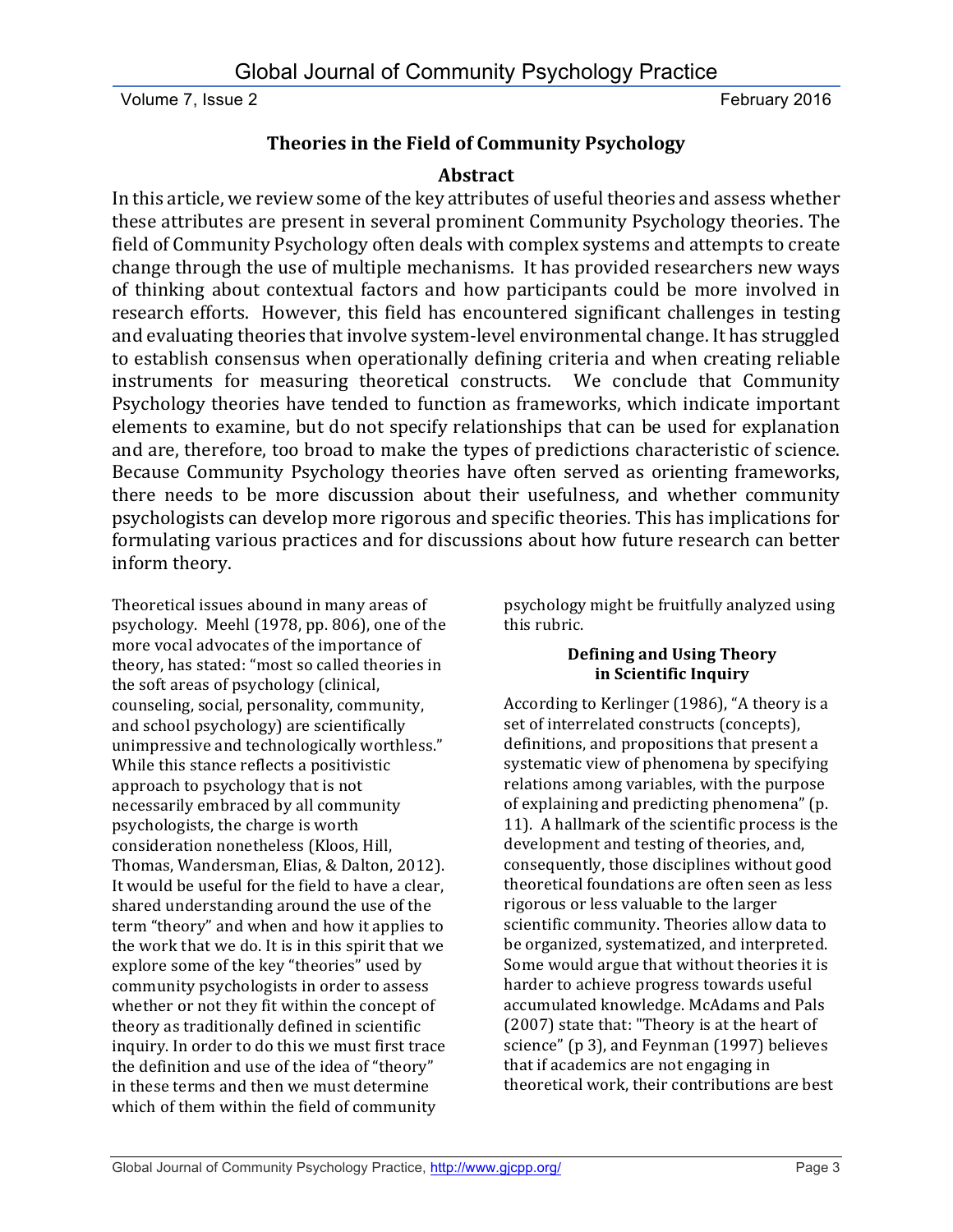categorized as an engineering endeavor rather than true science.

Of course, others would disagree with Feynman's (1997) assessment. In the field of medicine, for example, much occurs that is practical and contributes to the larger mission of both patient care and the development of new therapeutic methods. In fact, many medical discoveries such as the discovery of penicillin, which began the modern era of antibiotic development (Colebrook, 1956), are the result of serendipity rather than programmatic theory-tested experiments. However, even within the more applied disciplines such as medicine, there are implicit theoretical models. For example, theoretical models regarding cell function, cell growth, and biochemical change have allowed scientists to develop interventions for a number of neurodegenerative diseases (Sheikh, Safia, Haque, & Mir, 2013). Though there are distinctions between those who practice medicine and those whose research explicitly wields theory, many believe theories apply to both types of activities and, more importantly, are the driving force for innovations. It is even possible to argue that in any research or clinical practice, there is always a theoretical model in operation.

## *Criteria for Evaluating Theories*

Theories serve three purposes—describing, explaining, and predicting phenomena (Jiang, 1998). First, theories are used to describe a phenomenon. These descriptive processes are then used to explain why the phenomenon occurs, and this explanatory framework is then used in making inferential predictions. A well-formulated theory should also be able to explain the phenomena of interest and posit under which circumstances and conditions (people, settings, and times) a given set of propositions should apply. This provides a better understanding of the phenomenon of interest and allows for a more critical analysis. For example, Affective Events Theory (AET; Weiss & Cropanzano,

1996) posits that affective behaviors (e.g., citizenship behaviors such as courtesy, conscientiousness, and sportsmanship) are directly related to affective experiences, while judgment-driven behaviors (e.g., leaving a setting) are indirectly related to affect through the attitudes (e.g. satisfaction and commitment) formed by such experiences. This distinction is a critical part of understanding the relationship between affective events and behavior, and this theory has been fruitfully applied to community settings (Beasley & Jason, 2015).

According to Reichenbach (1938), there is a distinction between the context of discovery and the context of justification. In the context of discovery, people describe what they have stumbled upon; whereas in the context of justification, they make predictions and then test these ideas in order to prove or disprove them. Indeed, the prevalent practice of generating hypotheses and theories after the data have been analyzed (known as HARKing; Hypothesizing After the Results are Known; Kerr, 1998) has received quite a bit of critical attention. In these circumstances it is possible that one is only explaining phenomena through the lens of what is already known. Feynman (1997) has described good science as a process of "bending over backward to show oneself wrong." With HARKed theoretical explanation, there is an absence of such "bending over backwards." As an approach to inquiry, it leans towards affirmation, risking a result that simply confirms what a researcher already believes to be true. This is reminiscent of Meehl's (1967) argument that psychologists' reliance on post-hoc explanation of why phenomena did or did not occur obscures the field's ability to assess why people function as they do. To counteract the bias of HARK, some researchers suggest that theories need to be: 1) articulated (and perhaps hypotheses even registered *before* research is conducted) - this is akin to Nozek and Bar-Anan's (2012) concept of Open Science and 2) tested *a priori*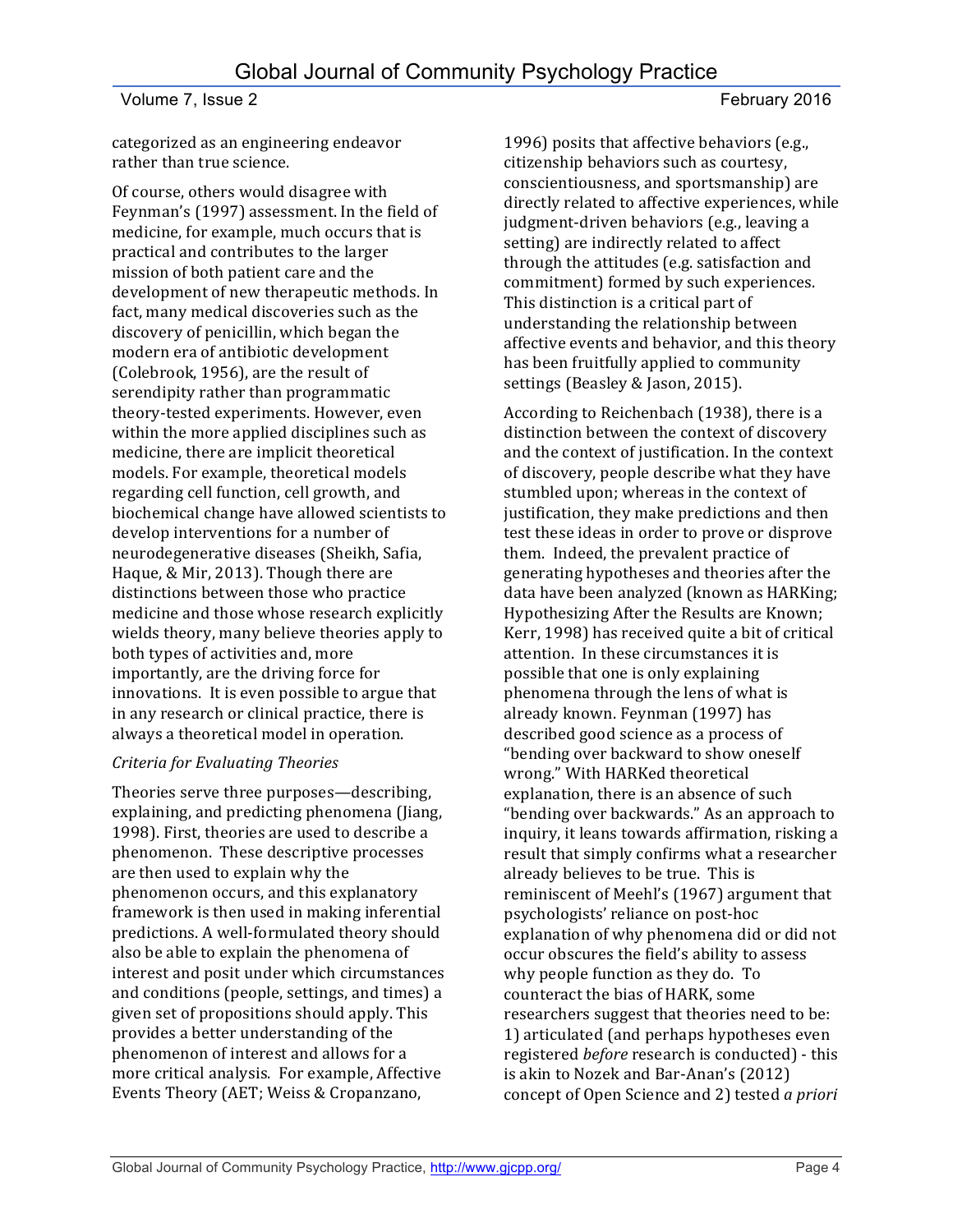so that one can see whether or not any given theory acts as a valid "inference ticket" for human phenomena.

It should be noted that some have raised important concerns regarding the classic context of discovery/context of justification distinction (e.g., Hoyningien-Huene, 2006), but even while questioning the merit of such an unambiguous binary divide, most would still recognize the need for "a distinct normative perspective that aims at the evaluation of scientific claims" Hoyningien-Huene, 2006, p. 130). A major aim of this article is to attempt to apply some "normative" perspective" regarding the use of theory to work in the field of Community Psychology and to generate what we hope will be a productive conversation around such aims.

One such normative criteria often used in science is that good theories need to offer clear predictions regarding what should happen with new data, and these predictions should be capable of being rigorously tested and falsified (Popper, 1968). According to Borsboom (2013), "A good scientific theory allows you to infer what would happen to things in certain situations without creating the situations...Theories should be interpreted as inference tickets." Otherwise, a theory is too broad to make the types of predictions characteristic of science. In making predictions about new data, theories provide insight into how human behavior works in systematic ways. Ultimately, theories are part of the process where observations become evidence for generalizable knowledge, which can have useful applicability. Theories also deal with falsifiability and utility (Bacharach, 1989; Huber, 2008; Van de Ven, 1989).

Finally, when using theories in research, investigators need to assess the applicability of a theory within a variety of contexts in order to describe the boundary conditions in which the theory predictions hold or do not hold. For example, under classical conditions, the theory of gravitation is correct. But,

gravitational theory does not apply at quantum distances or extremely high energies—that is, there is no theory of quantum gravity. Gravity applies very nicely when predicting motion of objects, but not under all conditions (i.e., air resistance of a dropped object must be considered). While the boundaries of the theory of gravitation seem quite obvious in this example, analogous boundaries are not always as clear in the theories often used in the field of Community Psychology. Consider learning theory. Skinner (1971) asserted that reinforcement is a key component of learning in both humans and pigeons. However, when attentional capacity is limited (e.g., by serious head injury, overwhelming environmental stimuli, intense emotional states), learning may not occur in the same manner. It is difficult to train pigeons to fight adversaries, as they may be evolutionarily hardwired for flight rather than fight.

Boundary conditions are one of the ways theories can be a basis for progress, and part of such advancement involves developing better understandings of when and how a theory does and does not apply to particular settings and circumstances. If Bowlby (1969; 1980) had not proposed a clear theory that allowed for predictions and experimentation, Ainsworth would not have made her discovery about boundary conditions. Bowlby's (1969; 1980) influential Attachment Theory within developmental psychology postulated that a relationship with a stable consistent caregiver is important for emotional development. Ainsworth and Bell (1970) tested this theory by observing parent-child interactions, and noticed that not all children reacted to separation from and reunion with their parents in the same manner. The relationship between children and their parents plays a significant role in children's feelings of security. In other words, the theory did not apply universally and boundary conditions related to individual differences existed. Although the primary purpose of theory is to explain current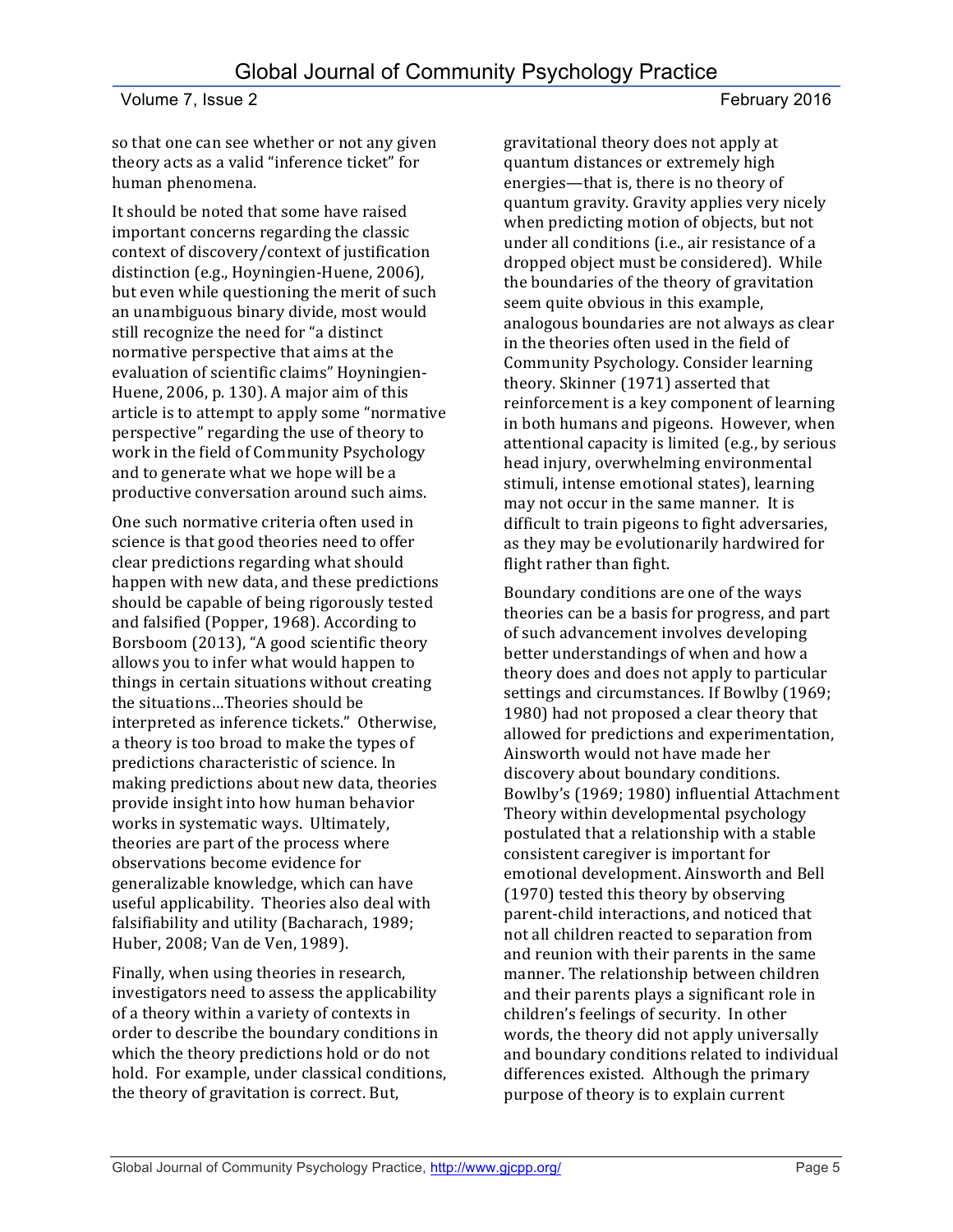phenomena and predict how things may behave in the future, some have used theory to explain and understand past events. There are other sets of criteria for theory assessment, that are beyond the scope of this paper such as importance, precision and clarity, parsimony and simplicity, comprehensiveness, operationality, empirical validation or verification, fruitfulness, and practicality (Patterson, 1986).

Clearly defining theory in this manner is important because often "theory," "model" and "framework" are used interchangeably; however, there are important differences in these concepts (See Figure 1). A framework informs researchers of the types of elements that are considered important avenues of investigation. It largely performs the descriptive function of a theory with limited explanatory and/or predictive qualities. A well-known example is Bronfennbrenner's (1979) framework, which is made up of macrosystem, mesosystem and microsystem elements. However, because the terms macrosystem, mesosystem, and microsystem are not specific, the framework does not

make predictions. In other words, without further refinement, this framework does not specify relationships that can be used for explanation and prediction. Therefore, a framework could be described as a set of orienting principles which, however, require more specific definition, operationalization, and so on, in order to be applied in any given research or other circumstance. For example, Bronfenbrenner's (1979) framework can be used to specify and operationalize the proposition that proximal systems are likely to have greater impact on individuals than distal systems and investigations targeting these different levels of impact could be used to evaluate this very point. However, as it stands the framework itself simply points to multiple levels of influence. If researchers look backwards, Bronfenbrenner's ecological systems framework does seem to describe how some social systems work, but it is not specific enough to be testable in a rigorous sense. Within one framework, often multiple theories can be derived, and often each theory might have several different models and accompanying hypotheses (See Figure 1).



*Figure 1. Relationship among one framework, which might have several theories and models NOTE: There* may be one or more hypothesis within each model. In this figure for the sake of simplicity we *only list two hypotheses per model.*

In the interests of clarity and consensus about the use of these terms within the field of Community Psychology, we intend to explore

some of the classic "theories" which have been much beloved in the field. We consider the question of whether these theories might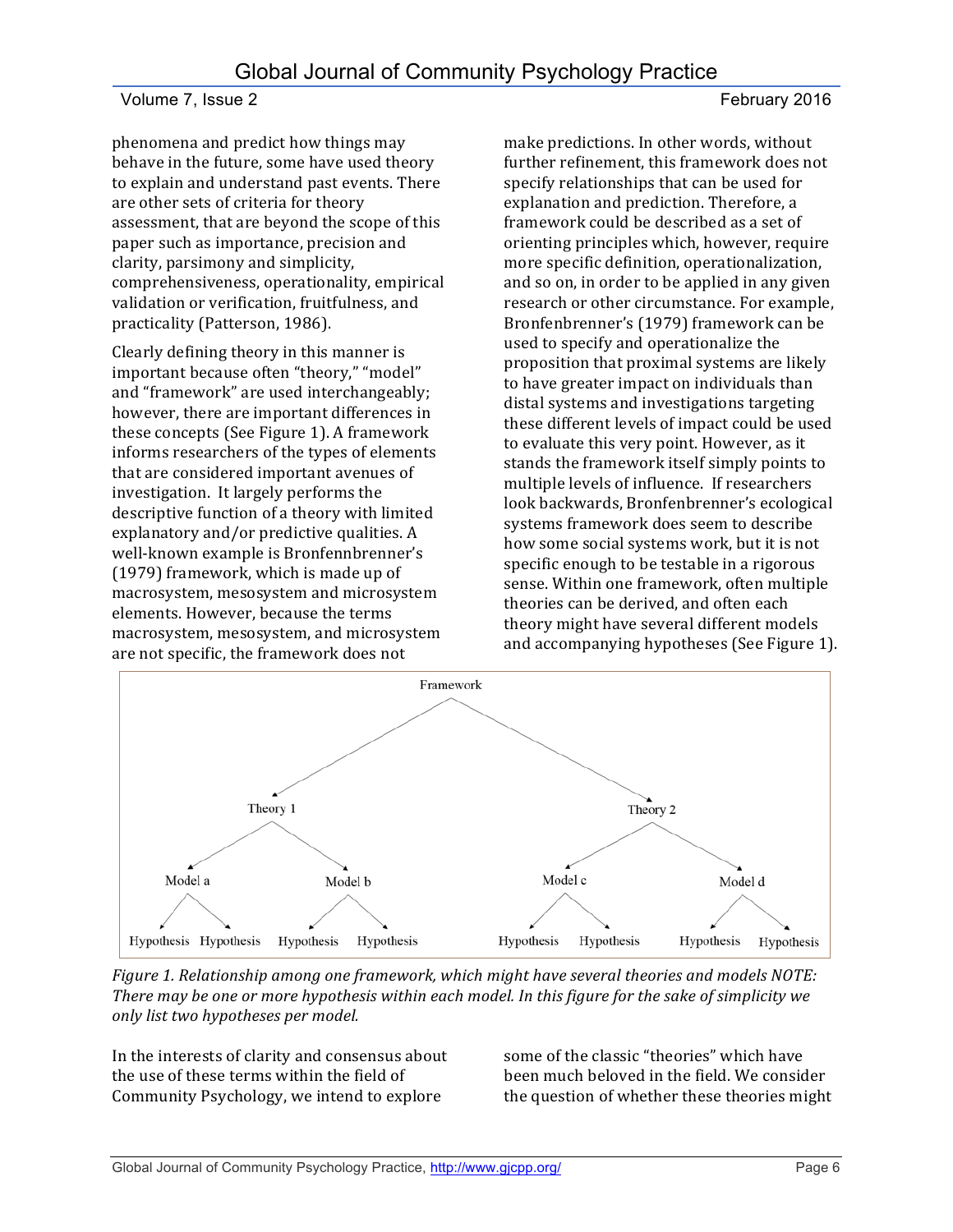be more productively classified and used as frameworks because they lack the ability to aid with the operationalization and prediction inherent to a definition of theory as classically used in scientific inquiry. Frameworks are certainly important and useful, but thinking through how we as a field can more explicitly flesh out these frameworks into sets of testable theories would go a long way toward making significant progress in understanding complex systems and the contexts in which people live their lives.

## **Community Psychology**

Before applying this rubric to the major theories put forth in the field, it is important to situate the philosophy of science outlined above (and its core definition of theory) within the context of Community Psychology and practice. Community Psychology emerged about 50 years ago. As the field evolved, certain recurring themes also emerged: emphasizing prevention over treatment, highlighting competencies over weaknesses, collaborating across disciplines, exploring ecological understandings of people within their environment, promoting diversity, and focusing on community building as a mode of intervention (Moritsugu, Vera, Wong, & Duffy, 2013). These concepts focused on new ways of thinking about contextual factors and how participants could be more involved in research efforts. These concepts also concentrated more on public health systems and preventive approaches (Kloos, et. al., 2012). At an influential community methods conference, Tolan, Keys, Chertok, and Jason (1990) responded to a multitude of issues facing the field of Community Psychology, and introduced a dialogue regarding criteria necessary to define research of merit as well as methodological considerations in implementing ecologically-driven research. Participants at this conference appealed for the careful construction and testing of theory in community research  $(p. 226)$ . A later Community Psychology methods conference

explored the gap in the scientific knowledge and practice of community based research methodologies emphasizing participatory research (Jason et al., 2004). Theories of context and action for social change (Lewin, 1946; Vygotsky, 1981) have been part of the Community Psychology field from its inception and continue to be utilized [e.g., Seidman's (1988) theory of social regularities in social settings].

Community Psychology was founded as a discipline that is intended to combine a scientific orientation with collaborative social action in order to empower members of some community of interest and to help them improve their lives. This orientation results in some important differences between the "hard" sciences and Community Psychology, in that it takes account of the fact that humans are cognitive, agentic units, and cannot be acted upon as though they were inert objects. This implies that some level of collaboration will always be required to institute social change. Additionally, this orientation has also sensitized the field to a need to listen to social actors, rather than to prescribe to them, which in turn has led to many insights regarding what life is like from the point of view of community members. However, these goals might run the risk of subordinating some potentially very important aspects of scientific development, including the development of theories capable of effectively describing, predicting, and explaining important phenomena.

It is possible to think about different fields of psychology as having different goals. For example, developmental psychology aims to document and understand the changes in humans across the lifespan. The goal of Community Psychology has been expressed as an attempt to understand the ways that altering specific human contexts (and perhaps the relationship between people and their contexts) alleviates human suffering. Although much of the explanation of individual difference "to date" has focused on genetics/nature and accumulated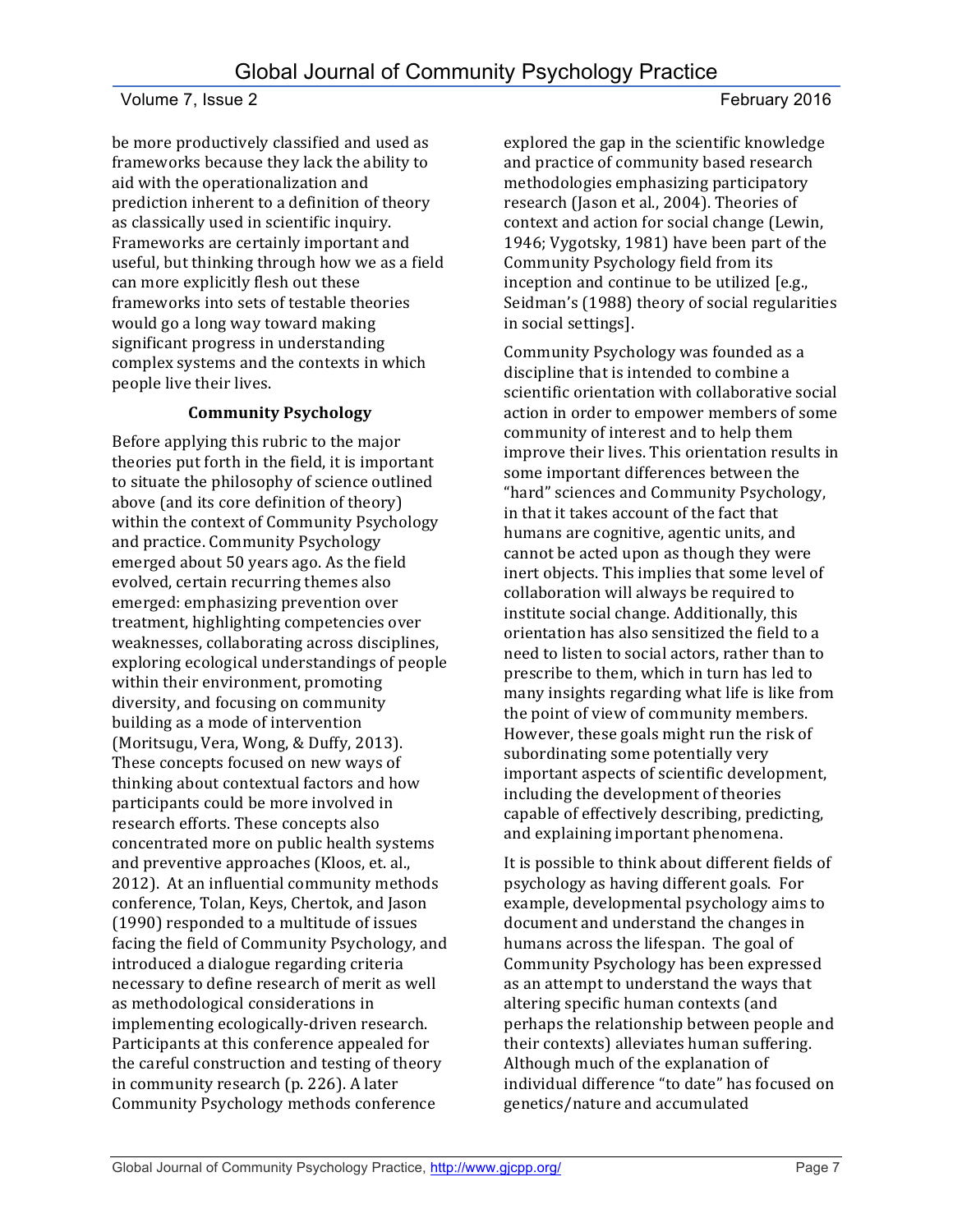experience/nurture, there may also be a significant amount of variance that can be accounted for by our interactions with our *current* environment. Community Psychology has much to contribute to this area, both in terms of theories to describe the impacts of context and environment, as well as reliable and valid measures to capture these complex phenomena.

#### *Perspectivism*

The definition of theory described above springs largely out of a traditional Western philosophy of science. Not all community psychologists subscribe to this kind of logical empiricism as their guiding philosophy of science. In fact, many community psychologists focus on the idea that we need to identify and understand multiple perspectives on reality. This involves understanding the importance of multiple contexts including gender, race, age, sexual orientation, religion, and disability status. However, if taken to the extreme of considering each ecological setting to be unique with its own history and varying influences (as can happen with pure constructivism), there may be no generalizable principles that can be extended across settings (Trickett, Watts, & Birman, 1994). An assumption of science is that there are some regularities in the world, and they are often stationary enough to have generalized meaning. If the randomness of diversity dominates human and community behavior, then theories have low value. However, as Tebes (2005) points out, understanding how and why people's perspectives differ and the situations in which perspectives arise allows a place for science and for conceptualizing theoretically in conducting scientific research.

Our definition of theory is largely couched in language of empiricism, but there are important reasons to consider other scientific perspectives, especially given Community Psychology's goal of examining context. For Tebes (2012), perspectivism suggests that all

knowledge is dependent on the observer's point of view, is imperfect and incomplete, and is subject to social and cultural influences. According to perspectivism, our knowledge emerges out of active engagement with the world. Therefore, if there are multiple perspectives on "reality", it may be best to simultaneously examine multiple theories. Some ethnomethodologists and phenomenologists in the field of sociology would even go as far as to suggest there is no "science of human behavior" (Ashley & Orenstein, 2005). Indeed, a sociological approach to critiquing knowledge can help us understand power, oppression, and action (Berger, 1977; Merton, 1968; Strauss, 1997), recognizing that knowledge is both incomplete and dependent on culture and context. Consequently, this raises the consideration that every culture, which logically implies every social system (even dyads or individuals as their constituent parts), is unique.

Perspectivism leads to not only metatheoretical considerations of power, knowledge, and diversity of perspective, but also methodological ones<sup>1</sup>. For example, neighborhoods are not static and do change over time. Heller (2014) has indicated that the various impediments that communities confront, such as inadequate resources or insufficient technical knowledge, may require different strategies. Tebes (2012) has argued for a pragmatic point of view: that evidence for "trueness" may be best obtained from a diverse set of mixed methods, one that includes the voices of multiple perspectives and forms of data. The challenge for this research is to consolidate, aggregate, and make sense of the multiple strands of evidence or data, and it may best be achieved at some meta-level of analysis. In a sense, we may be able to recognize different perspectives on "reality", and yet still distill common elements, or predictable relationships among seemingly disparate elements. While this view acknowledges that often multiple and competing definitions of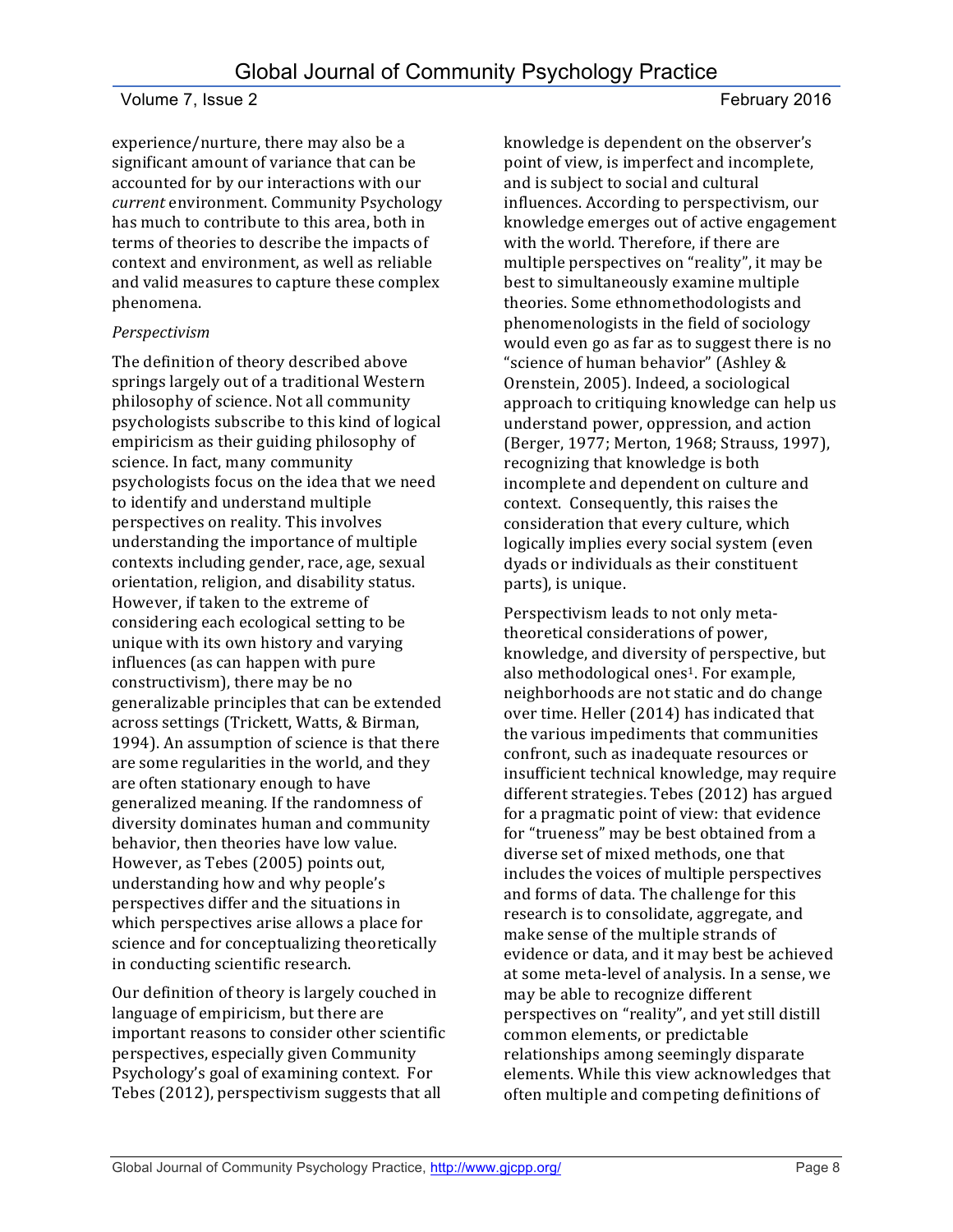human phenomena (along with inherent issues of power and privilege) are at play, it also proposes that at times it is possible to describe common elements that hold true across diverse contexts. It is with the intention of instigating a cohesive distillation of these common elements within the field of Community Psychology that we offer the following discussion related to the major theories in the field.

## *Central Theories*

The question of which theories are central to the field of Community Psychology continues to be a subject of debate. The authors of this article recently posted the following notice on the Society for Community Research and Action's listserv: "A group of us at DePaul University are thinking about which theories are central to the field of Community Psychology. We would be interested in learning whether you use theories explicitly, and if you do use theories explicitly, what theories you use, and do you borrow them from other disciplines or are they from the field of Community Psychology." The following 32 theories were mentioned:

1. Kelly's (2006) Ecological Theory;

2. Rappaport's (1981) Empowerment Theory; 

3. Sarason's (1974) Psychological Sense of Community Theory;

4. Bronfennbrenner's (1979) Ecological Systems Theory;

5. Hawkins and Catalano's (1992) Social Development model;

6. Dohrenwend and Dohrenwend's (1981) Stress & Coping model;

7. Ryan's (1976) Blaming the Victim;

8. Martin-Baro's (1994) Liberation Psychology Theory;

9. Rogers's (1959) Helping

Relationships (empathy, acceptance/warmth, and genuineness):

10. Irving Yalom's (2005) Conception of Therapeutic Factors in Group Therapy (instillation of hope, universality, etc.);

11. Habermas's (1984, 1987) Theory of Communicative Action; 

12. Marcuse's (1969) Critical Social Theory; 

13. O'Donnell, Tharp, & Wilson's (1993) Activity Theory:

14. Flay and Schure's (2012) Integrative Theory; 

15. Rawls's (1971) Social Justice Theory;

16. Sen's (2009) Social Justice Theory;

17. Foucault's (1991) Conception of Power; 

18. Bordieus's (1986) Theory of Forms of Capital; 

19. Foster-Fishman, Nowell, and Wang's (2007) System-Theoretical Work;

20. Fishbein and Ajzen's (1975) Theory of Reasoned Action;

21. Ajzen's (1991) Theory of Planned Behavior; 

22. Rutter's (1985) Resilience Theory;

23. Weiss and Cropanzano's (1996)

Affective Events Theory;

24. Barker's (1968) Behavior Setting Theory; 

25. French, Rogers, and Cobb's (1974) Person-Environment Fit Theory of Stress;

26. Biglan and Sloane Wilson's (2015) Behavioral Systems Science;

27. Nowell and Boyd's (2010) Sense of Community Responsibility Concept and Theory;

28. Von Bertallanfy's (1969) Open Systems Theory;

29. Moos's (1986) Social Context Perspective; 

30. Argyris's (1993) Organizational Learning Theory;

31. Srivastval and Cooperrider's (1986) Appreciative Inquiry Theory;

32. Spreitzer et al.'s (2005) Socially Embedded Model of Thriving.

We were somewhat surprised by both the variety of theories being used as well as the fact there was little agreement for leading or central theories. Because Community Psychology is concerned with many personal and social issues, perhaps the variety above is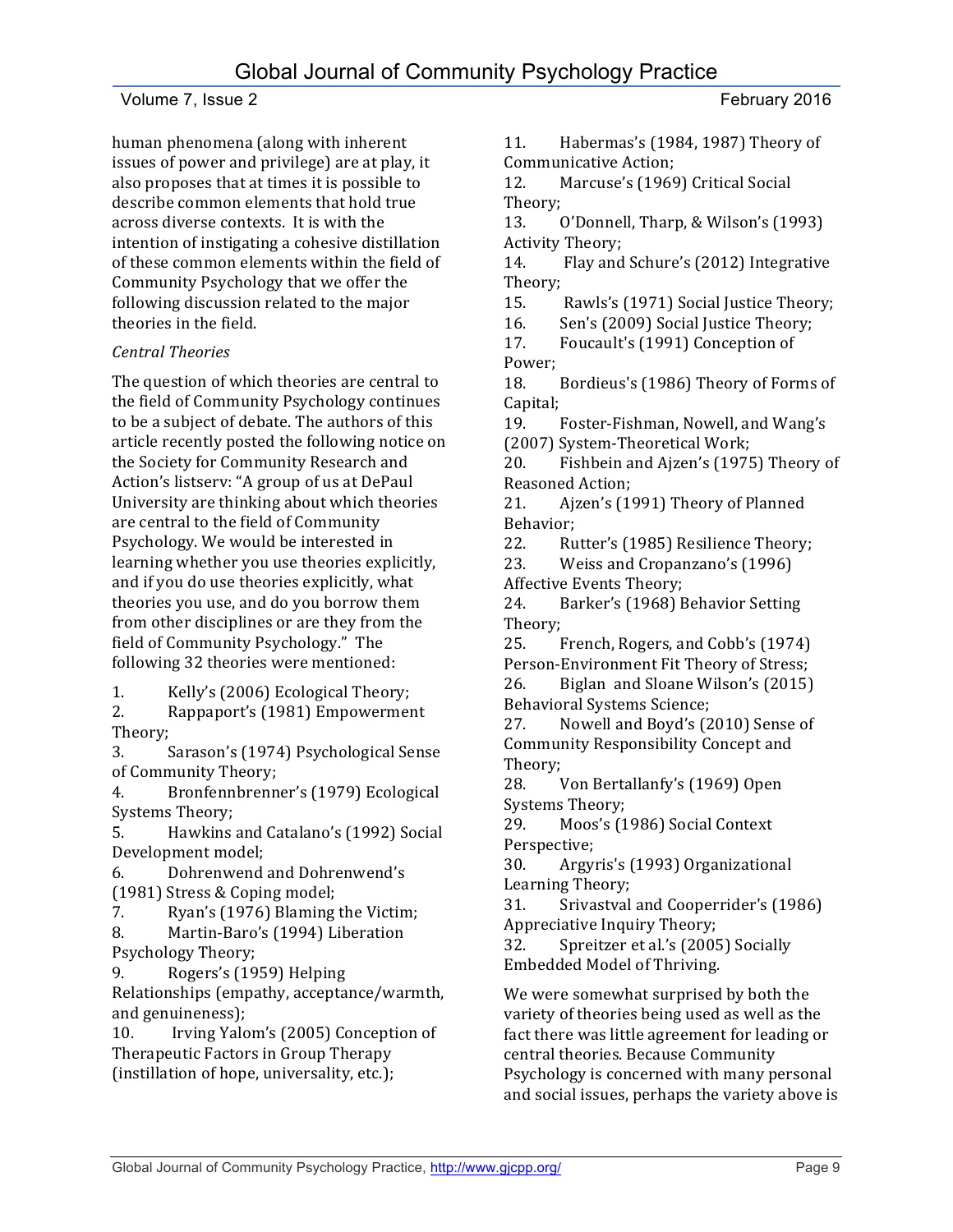more of a reflection of this breadth of concern than a symptom of theoretical fragmentation or lack of consensus. If one were to trace the origins of these theories, for example, it is possible that many have similar roots, or address different levels of abstraction (e.g., individuals vs. social institutions). In other words, it is probably not as though this field has 32 different explanations for essentially the same phenomena. Among the responses, a few suggested that the field would benefit from more rigorously defined theories, framing rigor in terms of clarity of application, clarity of exposition, and lack of ambiguity in predictions. This article is a response to that challenge, attempting to analyze how successfully we have met this standard of rigor. We do not have the space in this article to review each of the above theories, so will we will focus our evaluation on several of the more prominent theories in the development of the field of Community Psychology, focusing on their testability and predictability.

## **Theories in Community Psychology**

In this article, we are attempting to assess theories in terms of what they currently do and what they are intending to do. While we do acknowledge that there are many in the field who would argue that employing theories heuristically *is* useful and that the "usefulness" of a theory often depends on what you are actually trying to do with it, we will suggest that the following theories could be more useful if progress was made in their ability to predict and describe phenomena more explicitly. Therefore, below we review some of the key attributes of three prominent Community Psychology theories, and we explore whether these they describe, explain, and predict phenomena.

*Ecological Theory* Overview of Ecological Theory

Kelly's (1968) *Ecological Theory* focuses on how people become effective and adaptive in different social environments. Kelly proposed four ecological principles that serve as a theory for examining settings and behavior: interdependence, cycling of resources, adaptation, and succession. Interdependence implies that change in one component of an ecosystem can change relationships among other components of the system. The principle of cycling of resources provides a guide for understanding how ecosystems create and use new resources. This allows us to determine how resources can be used more effectively in a setting and how additional resources can be generated. Adaptation is defined by the way environments restrict, constrain, and shape peoples' behavior, and how, in turn, the environments begin to also change due to the individuals within them. This concept implies that behavior that is adaptive in one setting may not be adaptive in others. It also points us toward trying to assess who participates in defining adaptive roles and in generating normative acceptance and support for a wide range of adaptive behaviors. Finally, the principle of succession suggests communities are in a constant process of change, and over time, the demand for adaptive capacities changes. 

This theory has been used by community psychologists to understand behavior in interaction with social and cultural contexts. Psychologists in other fields have independently explored a number of these domains. For example, social psychological theories often address issues of context [e.g., Latané's (1981) Social Impact Theory]. However, in Latané's social psychological theory, the real-world interdependence or dynamics that are integral features of Kelly's theory are not present. For Kelly, adaptation and succession are biological, dynamic processes that characterize social settings and human interactions.

One example of community research using Kelly's theory is the work of Quattrochi-Tubin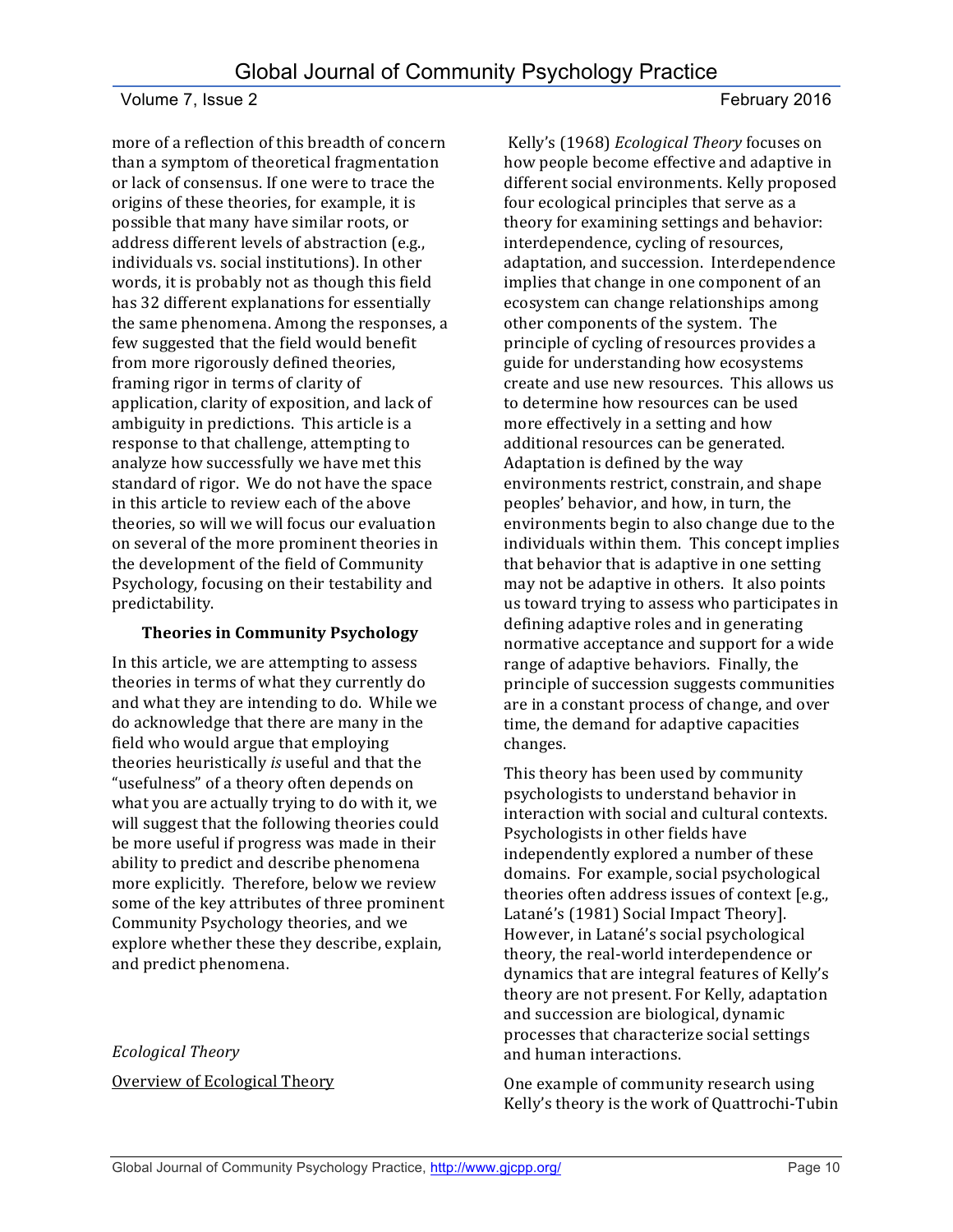and Jason (1980), evaluating the success of a stimulus control procedure in increasing interactions among elderly participants in a lounge area of a nursing home. The intervention involved providing the residents coffee and cookies to see whether these resources would change their behaviors. Several residents mentioned that they would hold a half-filled cup, even though they were not interested in drinking it, just to be part of the group. In addition to increasing interactions, the intervention effectively eliminated television watching, thus showing response generalization. The intervention also demonstrated interdependence-changes that occurred in one aspect of the setting influenced other aspects. For example, several group members began serving coffee to those who were physically unable to serve themselves. One woman even approached the nursing station to inform the aides of what a good time she was having serving the men. It appears that the refreshments represented an environmental support facilitating social activities and altruistic behaviors. For Kelly, the ecological notion of interdependence helps highlight dynamic processes that often occur in our social and community interventions, as in the example of how small changes to the setting enabled several participants in the nursing home to become part of the group.

## **Evaluation of Ecological Theory**

Aspects of Kelly's *Ecological Theory* have been evaluated using several diverse approaches. Kingry-Westergaard and Kelly (1990) have suggested that multiple approaches are needed to understand complex qualities of relationships and systems. One key method for getting at these complex qualities involves the collaborative relationship between the researcher and the participants. This means that concepts and hypotheses are developed, tested, and evaluated by both the researcher and the participants. Additionally, Wandersman, Chavis, and Stuckly (1983) suggest that the characteristics of the individual citizens themselves (e.g.,

motivation to participate, available resources, level of training, and organizational characteristics) influence the level of citizen involvement. Citizen participation in community interventions has potential for sensitizing, prioritizing, and sustaining research efforts. If the research lends itself to citizen involvement, then determining the best level and type of involvement is critical.

According to Kelly (2006), people interact with their environment through the four specific principles described above. These ecological principles focus on different aspects of the social context and behavior, and they also overlap and complement one another. In a classic study examining youth who transitioned into a new school, Kelly (1979) found that boys with high preference for exploratory behaviors had more positive scores on adaptation measures in both of two schools, but that the "fluid" school where more students entered and left in a year, predictably facilitated more exploratory behavior. The findings of the study strengthened his view of Ecological Theory by showing that person-environment interactions were important, that adaption and change were ever present, and rates varied by individual differences and setting.

On the other hand, because Kelly's theory provides for a large number of hypotheses or models, it is somewhat non-specific, and thus consistent with potentially quite a few rather different models. Parsimony considerations might suggest simpler and more direct theories of person-setting interactions than this broad generalized construct of social ecology. It raises the following question: If this theory can generate a variety of quite disparate hypotheses, in what sense can any investigation inform the validity of the theory itself? 

For these reasons, we propose that Kelly's (1968) Ecological Theory is more usefully conceptualized as a framework than as a theory. Though, it is perhaps more specific than Bronfennbrenner's (1979) framework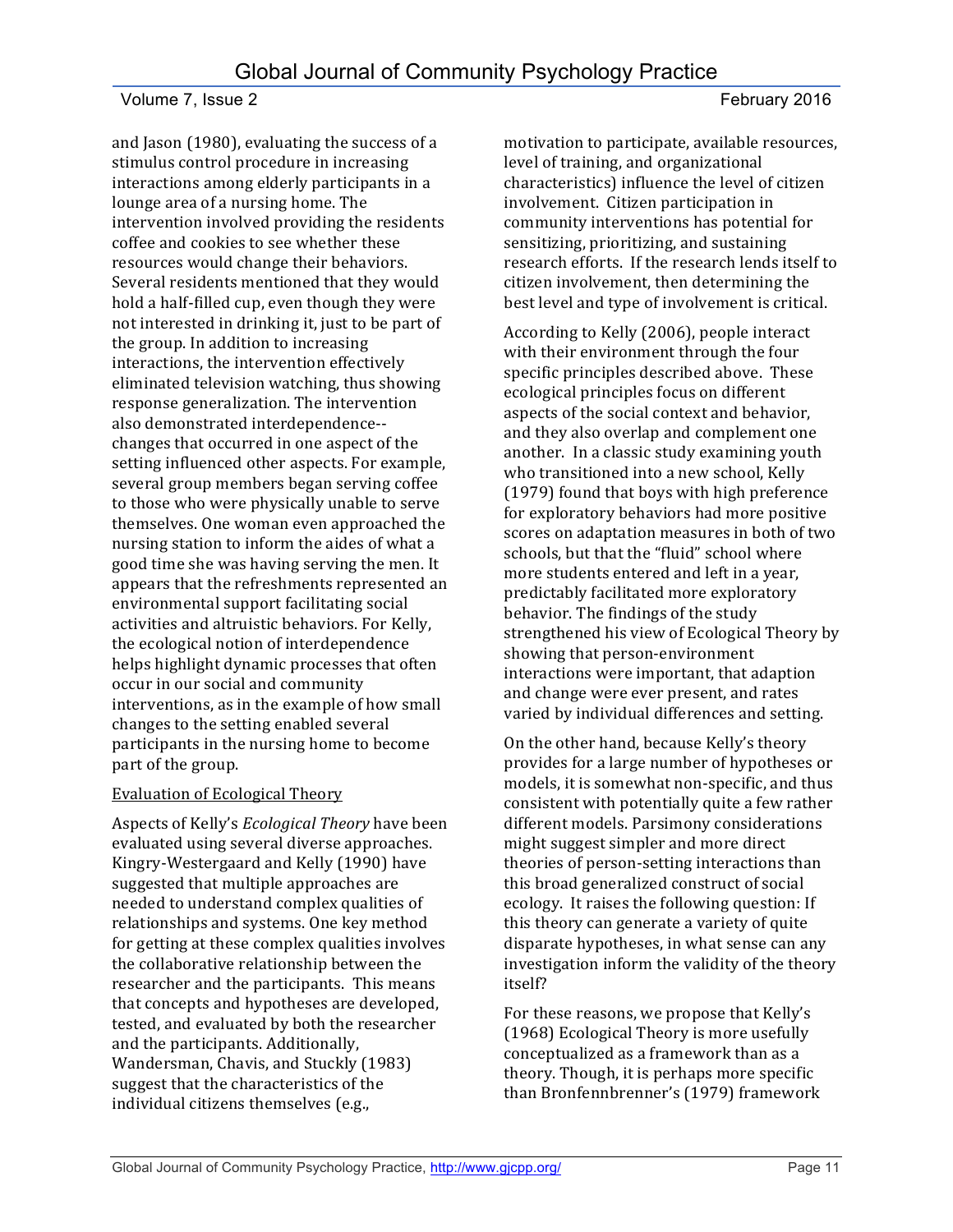with respect to relationships between constituent elements and its ability to generate hypotheses. For example, Kelly (2006) has argued for the power of social support, stating that "organizational resources were essential for my well-being"  $(p. 11)$ . Indeed, the role of support as causal and critical for good functioning is a specific prediction made from Kelly's work. Frameworks are certainly useful tools, especially if they can be used to develop several interrelated models. A model is a set of hypotheses about a real-life situation (See *Figure 1*); and Kelly's "theory" (or framework) could be productively developed into one or more testable models, each containing many hypotheses (Jason, 1992). For example, one could test the hypothesis that actively participating in more community events leads to higher ratings of social support. In turn, greater social support (i.e., interdependence) could relate to greater well-being. Assuming that social support and well-being can be observed in a suitably designed study, then, these two hypotheses create a testable model based on Kelly's theory.

The primary role of theory in empirical inquiry is to suggest important research questions by hypothesizing mechanisms and making predictions. It is possible many community psychologists have used Kelly's Ecological Theory to explain what they have stumbled upon (i.e., Reichenbach's (1938) context of discovery). With this ideology, there may be a preference to explain afterthe-fact phenomena, and the danger here is that the investigator who has stumbled upon a concept in practice might overstate it as a theory. Far too often, the theory is no more than an afterthought, as mentioned above, used to explain what the findings are rather than predicting what they should be a priori. Therefore, we propose here that Kelly's ecological concepts are better characterized and used as a framework which can be employed as a guide to develop testable models.

#### *Psychological Sense of Community Theory*

#### Overview of Psychological Sense of Community Theory

Another influential community psychology theorist was Sarason (1974), whose insight was that a *Psychological Sense of Community* was a feeling that emerged as a function of the interaction of the individual and the context. He described this theory as follows: "the perception of similarity to others, an acknowledged interdependence with others, a willingness to maintain this interdependence by giving to or doing for others what one expects from them, the feeling one is part of a larger dependable and stable structure" (p.157). This definition incorporates many key aspects of Community Psychology, such as the notion that an individual exists within a larger network and structure and that these individuals are interdependent. In particular, sense of community theory claims that if people feel that they exist within a larger interdependent network, they are more willing to commit to and even make personal sacrifices for that group. When this theory was initially proposed, there was considerable enthusiasm for the idea and it was soon considered one of the foundational constructs of the developing field of Community Psychology.

While similar constructs have been proposed in other disciplines, none is a perfect match for sense of community. Sense of community is feelings-based rather than based on a rational evaluation of the fulfillment of a person's needs or aspirations. Sense of community is more than the "cohesion" that is typically measured in industrial/organizational settings (e.g., Kozlowski & Ilgen, 2006), as cohesion is often market based, and it does not need emotional connection to accomplish tasks. Sense of community is also more than the positive group feelings, such as "morale," that are typically studied by positive psychologists (Peterson, Park, & Sweeney, 2008). In addition, esprit de corps measured by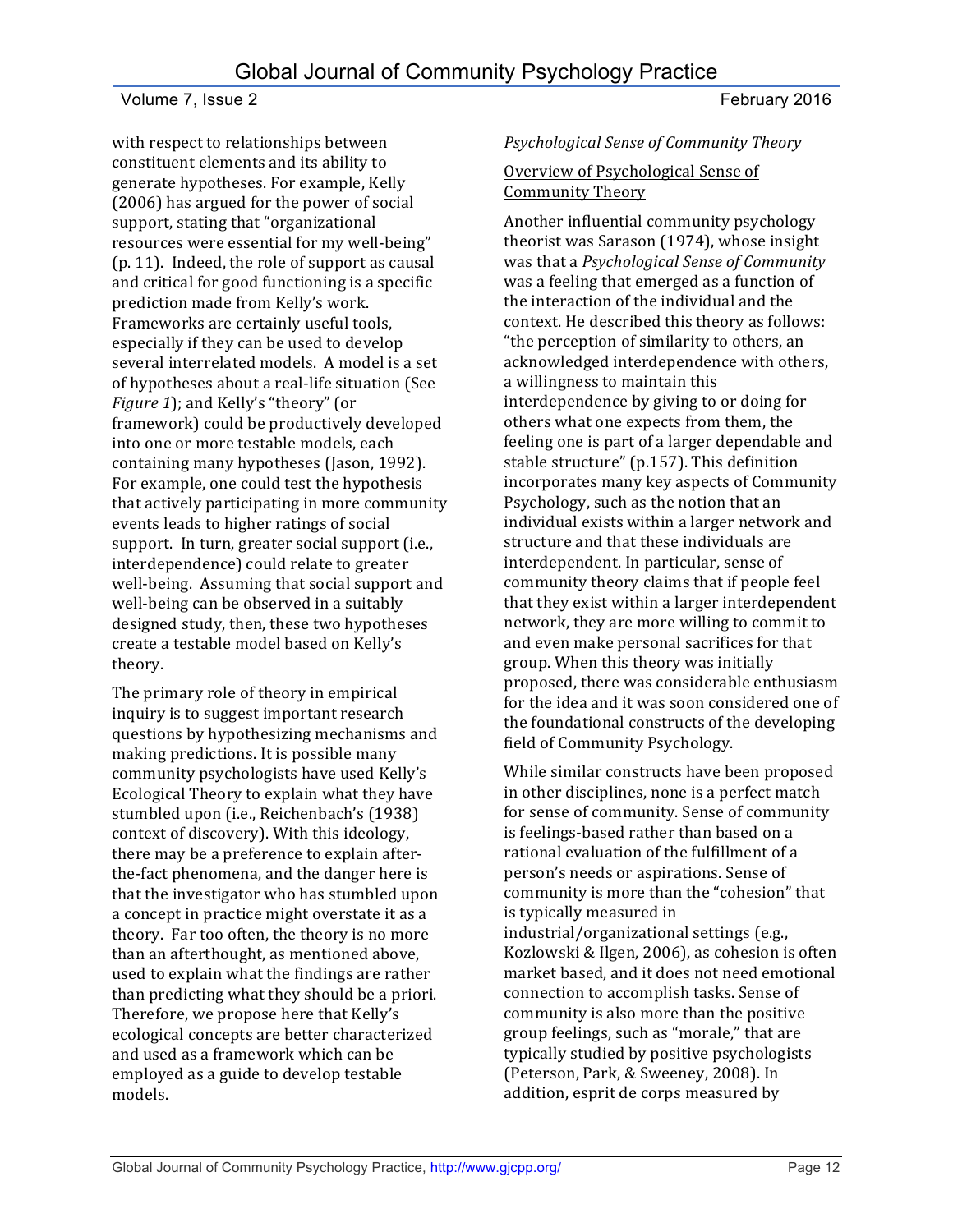military psychologists (e.g., Manning, 1991) focuses more on positive affect in military activities.

In theory, the construct sense of community ambitiously attempts to describe both individual-level feelings of connectedness and the implications these feelings have on behaviors and settings as well as the reciprocal ways in which different settings can facilitate feelings of connectedness and related behaviors. But sense of community is an aggregate construct and not an individual measure, and the essential feature is how the members of the larger group or entity affect the individual feelings of community. Like a flock of geese that flies as a unified entity, the collective assessment is critical. In essence, rather than assessing sense of community by one person's observation, it is essential for there to be a representative sample of individuals to tap this construct. One could measure "one" person's sense of belonging to a group, but this single observation would not capture the group's sense of community.

In practice, attempts to operationalize these concepts over the years have been met with various theoretical and methodological challenges. For example, sense of community has been variously conceptualized from place-based (locational) communities (i.e., neighborhoods) to more generalized and abstract communities (relational communities) (Bess, Fisher, Sonn, & Bishop, 2002; Bishop, Chertok, & Jason, 1997), thus making the scope of measurement more difficult and less generalizable. This variety can introduce a level of imprecision if these differential applications of the concept are not explicitly outlined and investigated. Furthermore, because the concept of sense of community attempts to capture interactions between different levels of influence (e.g., individual feelings, relational behaviors, and setting features), designing measures that capture this multidimensionality has also been difficult (Jason, Stevens, Ram, 2015). In one attempt to further specify this complexity, Brodsky, Loomis, and Marx

(2002) have recommend that researchers begin to conceptualize and measure multiple senses of community. That is, the multiple possible nested settings that may each pose interrelated, but often different, senses of community. They postulated that the senses of community experienced in multiple settings likely interact with each other and that understanding a more complete constellation of sense of community would help to better understand sense of community in any one particular setting. For example, "when a researcher predetermines the PSOC [psychological sense of community] target community, it is unclear if that community has the same salience and/or importance to all research participants. Thus the aggregate community measure may be more meaningful as an indicator of individuals' commitment to the community, but be less useful as an indicator of individual outcome" (Brodsky et al., 2002, p. 332).

Despite these challenges, community researchers have theorized and tested a number of scales aimed at operationalizing "sense of community." Perhaps, most notably, McMillan and Chavis (1986) proposed this construct to have four dimensions: membership, fulfillment of needs, shared emotional connection, and influence. Moreover Peterson, Speer, and McMillan (2008) developed the *Brief Sense of Community Scale,* an 8-item scale to measure these factors. In addition, Bishop, Chertok, and Jason (1997) proposed an operationalization of sense of community using the constructs of mission, connections, and reciprocal responsibility. The corresponding measurement scale, the Perceived Sense of Community Scale, was intended to be less tied to geographic location (i.e., neighborhood) than previous scales.

Most recently, Jason, Stevens and Ram (2015) have suggested that sense of community offers a unique information when examining an individual's experience as part of a system. They conceptualized this experience as a result of an individual being part of three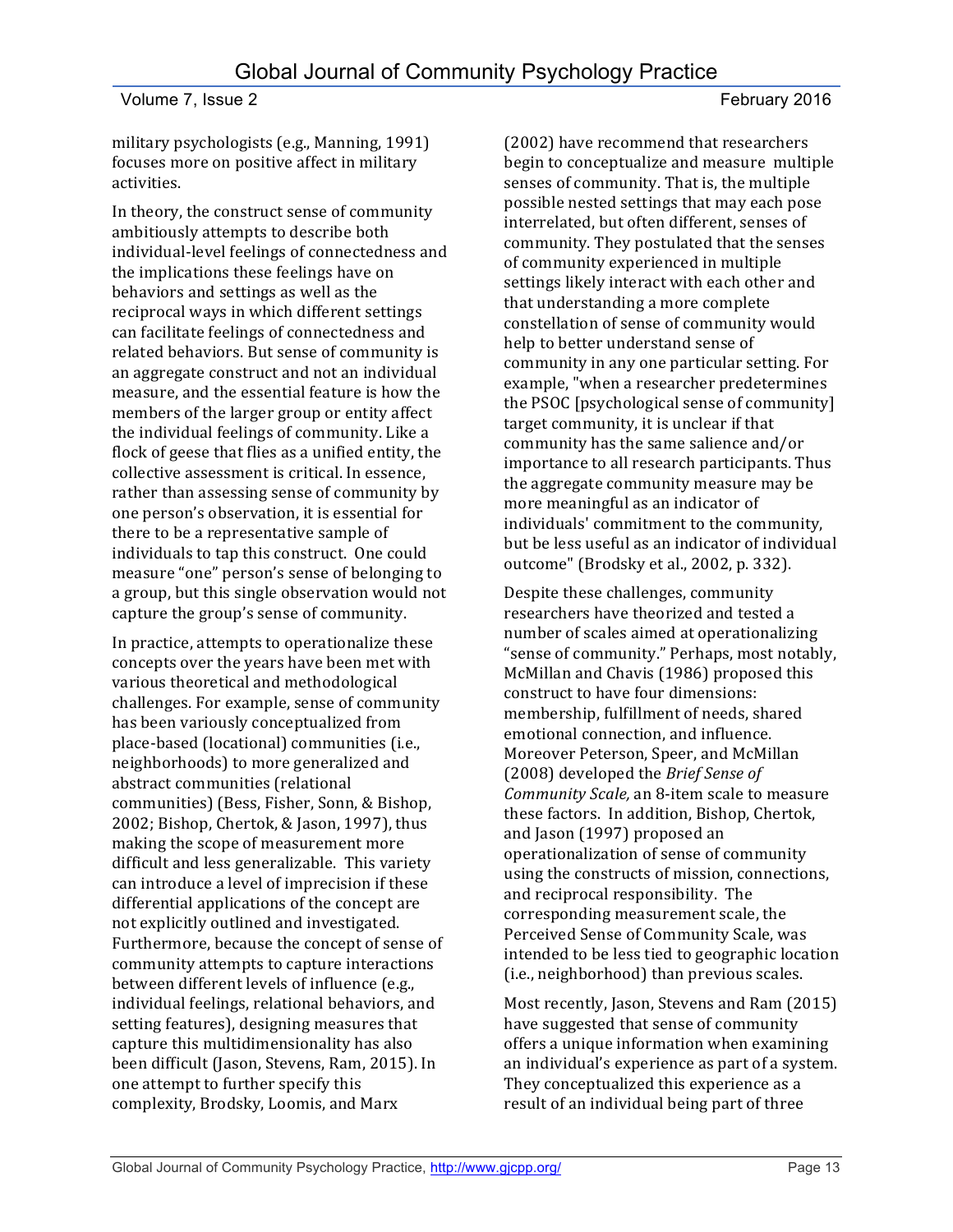ecological levels. The largest level is *Entity*, the unit upon which the community is formulated (e.g., neighborhood, school, or organization). In order to tap into this domain, they incorporated items that refer to characteristics of the group, such as common goals, purpose, and objectives. The next level, *Membership* refers to the relationships between the members of the group (e.g., neighbors on a block, students within a school). Finally, at the third and narrowest level, or "the individual," is *Self*, which assesses the meaningfulness, commitment, and emotional connection experienced by members. Improving on prior attempts to capture sense of community, this representation of the construct has the advantage of providing a detailed perspective on the interactive relationship between an individual's own experience within a group and characteristics of that group, attempting to capture how these aspects relate to his or her well-being. In a sense, this definition captures Sarason's quote referred to above, defining psychological sense of community as comprising multiple levels--a stable structure (Entity), interdependence with others (Members), and a willingness to maintain interdependence (Self).

#### Evaluation of Psychological Sense of Community Theory

Capturing the essence of sense of community in valid, reliable, and generalizable terms has been challenging for community psychologists (e.g., Nowell & Boyd, 2010). While hundreds of research studies have utilized sense of community as a construct, people continue to develop sense of community instruments because of a dissatisfaction with current instruments. In other words, measurement issues include conceptual complexity, such as the empirical overlap between the 3 or 4 identified factors. Brodsky et al.'s (2002) observation that sense of community operates at multiple levels explains why many measurement efforts have encountered conceptual problems when attempting to capture a group concept using

individual level assessments. For example, McMillan and Chavis' (1986) 4-factor structure has not generally been confirmed by factor analytic studies (Chipuer & Pretty, 1999; Stevens, Jason, & Ferrari, 2011). When it has been confirmed, such as in Peterson, Speer, and McMillan's (2008) *Brief Sense of Community Scale,* the correlation of factors is so high that its use at the individual factor level is problematic. Others have tried to reformulate the McMillan and Chavis model, such as when Long and Perkins (2003) retained three factors consisting of social connections, mutual concerns, and community values. The latent measurement model, however, did not translate into acceptable reliabilities at the subscale level. Scales measuring other formations of sense of community, such as the Perceived Sense of *Community Scale* (Bishop, Chertok, & Jason, 1997), while perhaps having more reliability, also have proved to be problematic in various ways (Stevens, Jason et al., 2012), as factor analyses revealed that negatively worded items loaded together.

However, there has been recent progress on an instrument that is designed to capture the ecological structure of sense of community at three layers (Jason, Stevens & Ram, 2015). Using these three levels, the *Self*, the interactions with others (*Membership*), and the organization (*Entity*), a brief 9-item questionnaire has been developed with good psychometric properties to assess sense of community. The preliminary evidence suggests that each domain is a necessary but not sufficient component of sense of community. For example, a person might experience a strong sense of *Entity*, but not of *Membership* or *Self*, and in such a situation, he or she may not have a strong sense of community. Jason, Stevens and Ram (2015) have found empirical support for such a conceptualization of sense of community with good measurement model fit and internal reliabilities, and the findings have now been replicated with a community sample and used to predict two recovery home phenomena of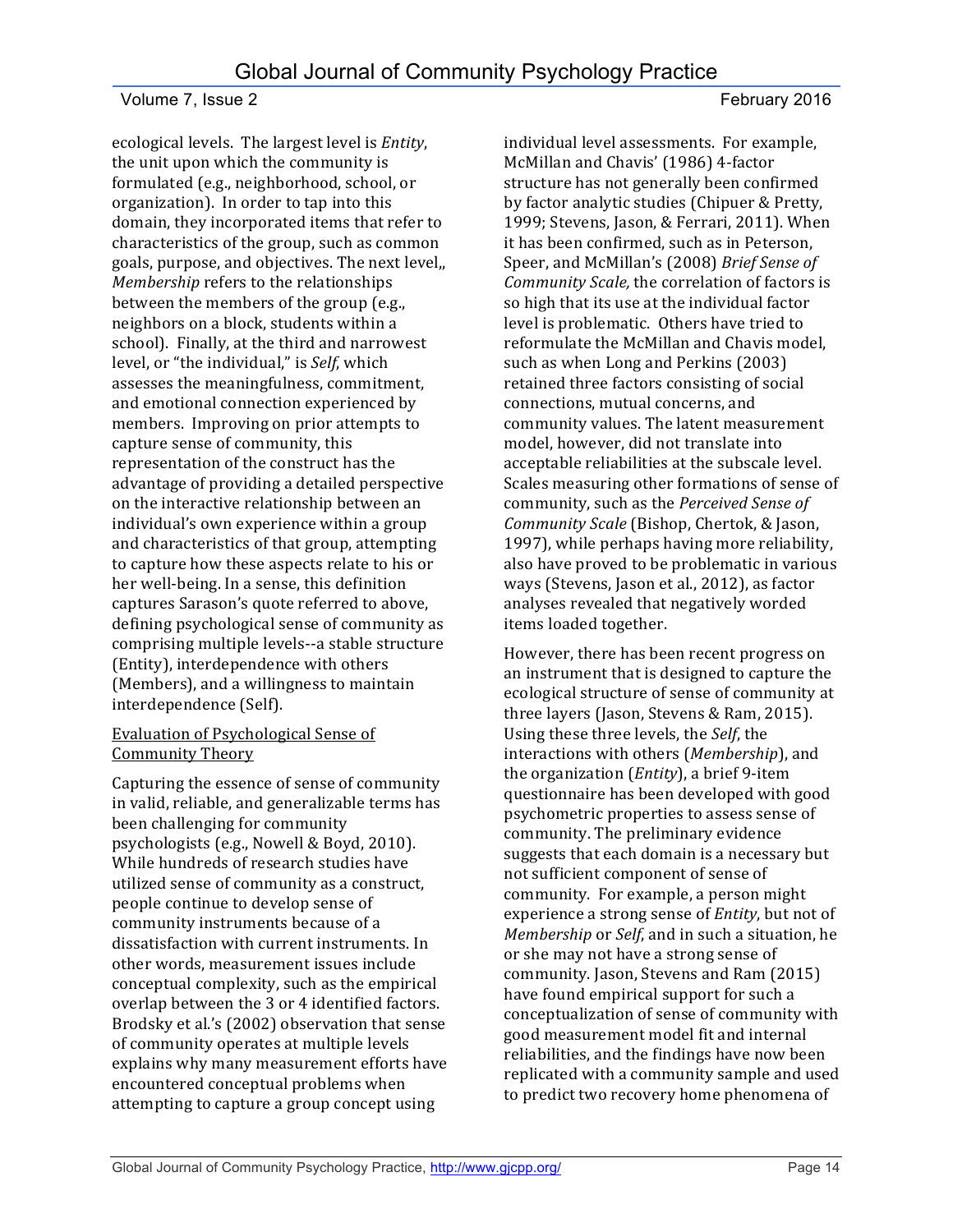house operations and member trust (Jason, Stevens, & Light, in press).

Understanding the boundary conditions or limits of the sense of community concept is also of critical importance. Further progress is needed in outlining the contexts in which this concept applies, such as whether different cultural communities may tend to variously weight different settings as more or less important in terms of sense of community (i.e., present different constellations of multiple sense of community) and what kinds of implications that has for the generalizable application of related measures. For example, gangs or violent extremist groups might have similar sense of community scores to those engaged in more positive activities such as team sports. In addition, sense of community is a state so it changes dynamically over time. It is also possible that different levels of sense of community might not be predictive of large behavioral differences (Davidson & Cotter, 1993). Even if this is the case, however, the concept may still be predictive of important unusual behavior in specific contexts. As an example, during one summer in Chicago when there was an extreme heat wave, sense of community may have been what motivated neighbors to check on single elderly people, saving many lives. However, from a theoretical point of view, having a more narrow and focused description increases the likelihood that one can directly test the theory, and that this can improve the creation of the measurement and the test. If addressed in future research efforts, better understanding the boundary conditions and magnitude of effect of the sense of community concept could aid in its use within the field as a predictive and explanatory concept. This would, of course, improve its standing as a clearly defined and rigorous scientific theory capable of capturing individual-context interactions in usefully replicable terms.

In the prior section, we concluded that Kelly's theory might best be described as a framework. It is possible that, given the

consistent past attempts at and the recent progress in operationalizing the construct, the sense of community concept may, in fact, meet the criteria for theory as defined in this article. However, we propose that by continuing to pursue valid and reliable measures of the construct and by better defining its boundary conditions, sense of community can be wielded more effectively and more rigorously as a theory in terms of satisfying minimum standards of prediction and control.

#### *Empowerment*

#### Overview of Empowerment Theory

From the very beginning, Rappaport (1987) stated that a theory of empowerment should be able to outline the limits of the construct and describe the range of situations in which it is generalizable. Furthermore, Rappaport (1987) indicated,

> Community Psychology as a field of study has reached a time in its development when theory must be proposed, tested, and modified. Without theory, a field cannot long survive as a scientific enterprise. Without theory the applications of a field must become increasingly cut off from the sharp edge of scientific critique. (p. 122)

Here we evaluate how well Rappaport's theory as it is used today has integrated these ideals.

In 1981, Rappaport wrote an influential article on *Empowerment Theory* titled: "In praise of paradox: A social policy of empowerment over prevention." Rappaport (1981) proposed a theory of empowerment that outlined 4 characteristics: 1) Individuals can be viewed as complete entities having both needs and rights; 2) attention must be paid to paradox; 3) there are both divergent and dialectical solutions to social problems; and 4) there is a symbolic sense of urgency in understanding and solving social problems. In other words, people should not be viewed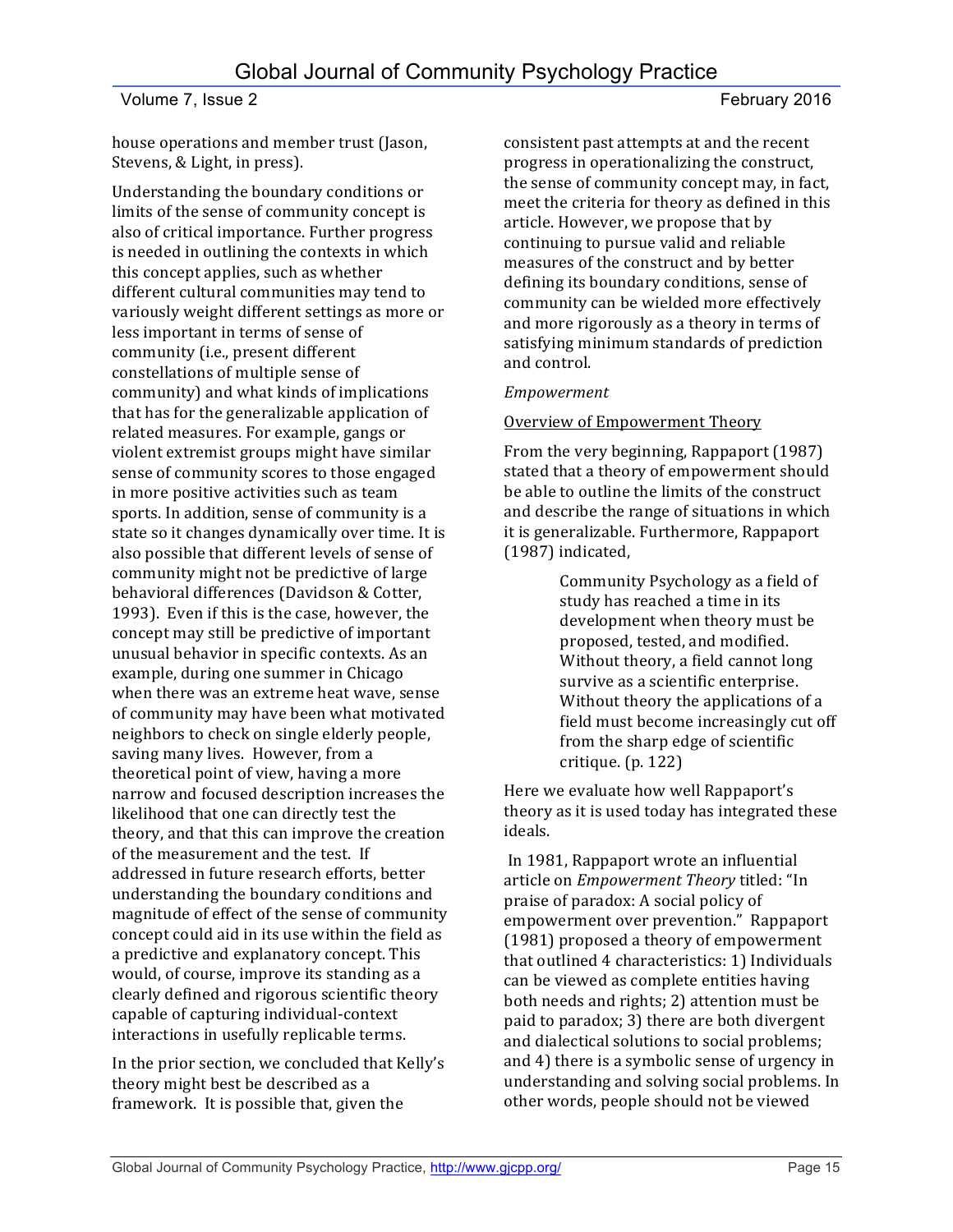unidimensionally. In addition, as there are myriad solutions and opportunities for solving community problems, it is not optimal to implement single-barreled solutions to most social issues.

Believing "theory is essential to the maturation of any field of serious scientific study," Rappaport (1987) later made a case for empowerment, and defined it in the following way:

> I have suggested that empowerment is a process, a mechanism by which people, organizations, and communities gain mastery over their affairs. Consequently, empowerment will look different in its manifest content for different people, organizations, and settings... I suggested that a concern with empowerment leads us to look for solutions to problems in living in a diversity of local settings, rather than in the centralized single solutions of a monolithic "helping" structure, where help is considered to be a scarce commodity... (pp.122).

In his 1987 article, Rappaport expanded upon his earlier notions by providing an outline of "11 assumptions, presuppositions, and hypotheses built into a theory of empowerment" (Rappaport, 1987, p. 139). These included: empowerment is a multilevel construct; the radiating impact of one level of analysis on the others is assumed to be important; the historical context has an important influence on the outcomes of a program; the cultural context matters; longitudinal research is desirable and perhaps necessary; empowerment is further a world view theory (e.g., participants are considered collaborators, and the choice of language is important); the conditions of participation in a setting predicts empowerment; an organization with an empowerment ideology will be better at finding and developing resources than one with a helper-helpee orientation; locally

developed solutions are more empowering than general solutions; sizes of settings matter; and, once adopted, empowerment expands resources. According to Rappaport, these assumptions suggest that the goal or dependent variable of our community interventions should involve empowerment.

### Evaluation of Empowerment Theory

We will first consider how well empowerment describes a phenomenon of interest, as well as the important question of whether a definition of empowerment is generally agreed upon. An initial question is how Rappaport's definition is different from agency, autonomy, volition, perceived control, and the self-efficacy of some action. Rappaport (1987) does clearly put a great emphasis on the interaction of the individual and environment, yet does not clearly specify how to measure this construct. As a result, empowerment could be viewed as the ability to influence and organize people (Christens, Peterson, & Speer, 2011), or as a process, as a psychological state, or as the act of giving someone power or being given power, or even all of these arguably distinct phenomena. If the fundamental description is variable and subject to different interpretations, this poses challenges not only in terms of measurement but also in terms of prediction and control description, which are the minimal standards of a theory.

Furthermore, by spanning ecological levels, there might be additional problems with the consistency of meaning. For example, an empowered organization might be very different than an empowered individual. One company might be empowered, in that it is very efficient and has a growing market share and power, and yet the experience of empowerment may be very different for an individual within that organization. That individual might feel unempowered if forced to meet unrealistic efficiency expectations, all in an effort for the overall organization to be perceived as empowered (particularly among the management). In other words, the core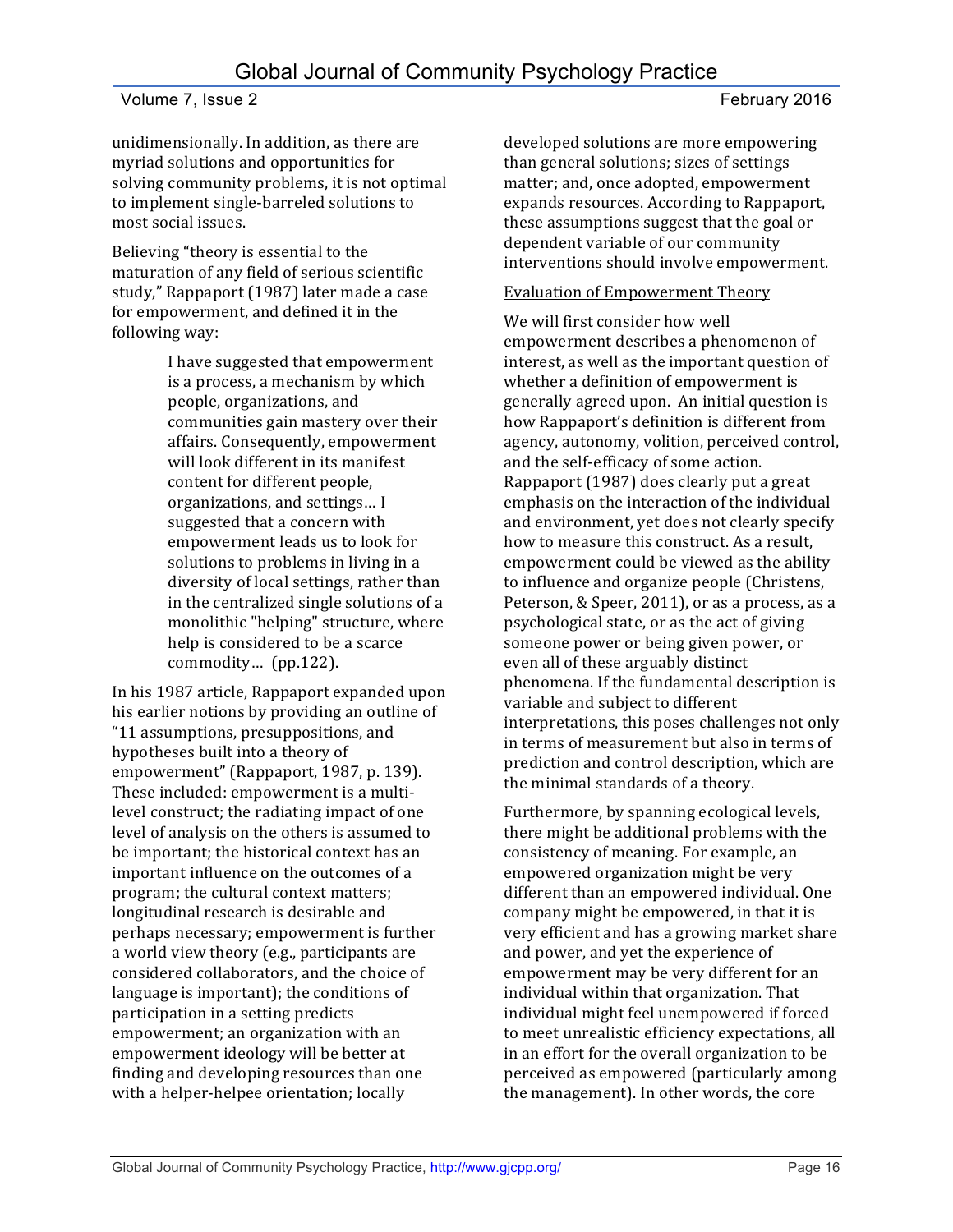definition of empowerment may be different at the organizational and individual level, and if general mastery and control over one's future is the core construct, then this might be manifested very differently at different organizational levels. This is supported by Zimmerman (1995) who asserted that "empowerment may be an open-ended construct that is not easily reduced to a universal set of operational rules and definitions...the measures we develop for one study may not be appropriate for another" (pp. 583). It could even be argued that empowerment really only makes sense for individuals, as it is ultimately a perception of efficacy, and organizations don't have perceptions. Therefore, if a construct's definition is ambiguous, operationalizations of it are likely to be as well.

Although the foundation work for empowerment occurred over 30 years ago, there remains a need for a clear and consistent definition. For example, Cattaneo and Goodman (2015) used empowerment as the basis for understanding domestic violence practice, but also concluded there is a need for a consensus on the precise definition. Hunter, Jason, and Keys (2013) focused on measuring empowerment within a specific population in a specific context, and found that the construct is so general as to impede accurate measurement. Because it has been measured differently by different investigators, each with their own purposes, the criteria lack consistency, hindering its use as a theory for the field. If numerous researchers each have their own interpretations of the theory and develop their own measures, then accumulation of evidence for (or against) the theory is not possible. Being stuck at a descriptive phase without a consensus definition thus limits the scope and impact of the theoretical construct because new evidence cannot easily be interpreted as supporting or refuting the theory.

Furthermore, the empowerment concept does not give specific directions or

predictions regarding mechanisms. There is no systematic way of predicting or evaluating differences and likelihoods of outcomes (e.g., Borsboom, 2013). Therefore, from a theoretical point of view, Rappaport has neither described the basic mechanisms at work, nor made predictions about how the context might alter this. Although, more recently, researchers (e.g., Christens, Peterson, & Speer, 2011) have attempted to make specific predictions regarding Empowerment Theory, there may be some debate about whether their predictive tests flow directly from that theory. This might also apply to Peterson's (2014) work on organizational empowerment (Peterson & Zimmerman, 2004) and measurement frameworks for empowerment at multiple levels of analysis (Peterson, 2014). The theoretical foundation of empowerment would be sturdier and ultimately testable if empowerment theorists came up with a prediction regarding how empowerment might work in a given situation rather than saying there is no single way of empowering entities. This would allow for new hypotheses and new predictions. In summary, because the empowerment concept lacks a consensus definition/consistent formulation and does not at present have predictive capabilities, it does not meet the qualifications of theory as outlined here and might better be referred to as a framework.

## **Discussion**

When using theories in the way outlined in this article, different tasks need to occur at different stages of the theory development process, and the objective or goal of the research generally shapes the nature of the investigation. In the exploratory stage of scientific research and theory development, qualitative and mixed methods are often used in order to obtain rich descriptions of the phenomenon of interest. At the exploratory stage, it is critical to develop measures that correlate with each other, and this can be done with cross-sectional designs; hopefully these measures vary enough to be able to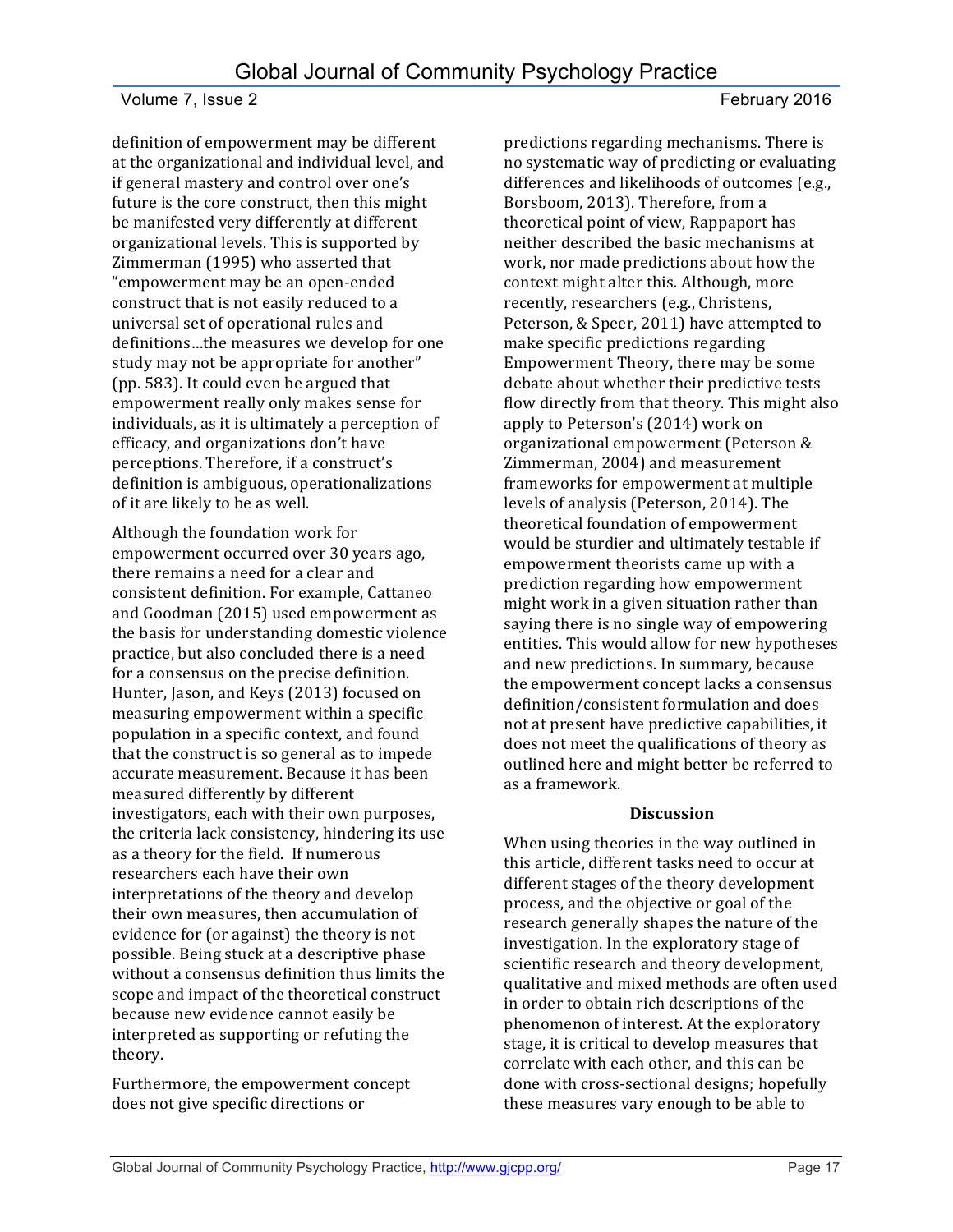capture change over time. It is not essential to make a causal argument at this point, but an investigator may make predictions from these data. During the next step of theory building and testing, the investigator may begin to make specific predictions. This may be done through longitudinal data, in order to determine a temporal sequence of cause and effect or through experimental data, to determine situational cause and effect. The theory is then put into practice, and its generalizability is evaluated. This process is iterative, and over time, boundary conditions emerge as certain propositions are found to be limited to specific people, settings and times. 

Community Psychology has often been characterized by exploratory research, which has an important role in describing a phenomenon and getting a conceptual handle on potentially important causal mechanisms. However, further development is required for making predictions regarding the phenomena of interest. The goal of exploratory research is to learn about a phenomenon without necessarily imposing a structure on it. Information from this exploratory stage later informs a preliminary structure for this phenomenon, making it possible to come up with a model that describes how people do things in a particular way. This stage of exploratory research is akin to Reichenbach's (1938) context of discovery where the justification or falsification of theories is not yet central. It is not until one engages in the context of justification that a theory begins to form. In order to develop a good theory, at a starting point, one must also be concerned with the development of agreed upon and psychometrically sound measures and the utilization of rigorous methods to test employ those measure. This stage of theory development has occurred less often in the field of Community Psychology.

There have been many challenges to the development and testing of theories for the field, and the concepts reviewed above all encountered significant obstacles to

developing a consensus definition and measurement framework. In addition, it is possible that many theories within the field of Community Psychology are better characterized as frameworks, which do not specify relationships that can be used for explanation. There needs to be more discussion about whether frameworks are useful and how community psychologists can progress from frameworks to more rigorous theory. Finally, the somewhat ideological nature of Community Psychology (putting great value on participatory research, attempting direct action to improve people's lives, etc.) can result in less willingness to consider theory in the terms described here.

Community Psychology is probably one of the more complex fields in the social sciences because it embraces multiple levels of influence rather than simple individual differences. This complexity has been a challenge for theory development and testing. Community psychologists generate, accumulate, consolidate, and leverage knowledge based on evidence with the goal of improving peoples' lives, especially those who suffer most from system-level forces. If some community psychologists feel that knowledge is unique and not generalizable, then these investigators' function may be relegated to simply one of reporting. We as authors propose that significant progress toward this goal of helping to improve lives could occur with the more rigorous development and testing of theories. Furthermore, we propose that experimental designs are the most effective tool in this process of theory testing (e.g., triple blind, randomized assignment, unbiased, longitudinal designs). Weaker forms of theory testing (e.g. quasi-experimental—nonrandom assignment with controls) lack strong evidentiary power. Even weaker designs (e.g., observational/cross-sectional) are more properly thought of as generally exploratory and if modeled a priori, at best weak evidence for confirming/disconfirming a hypothesis. If modeled ex-post, these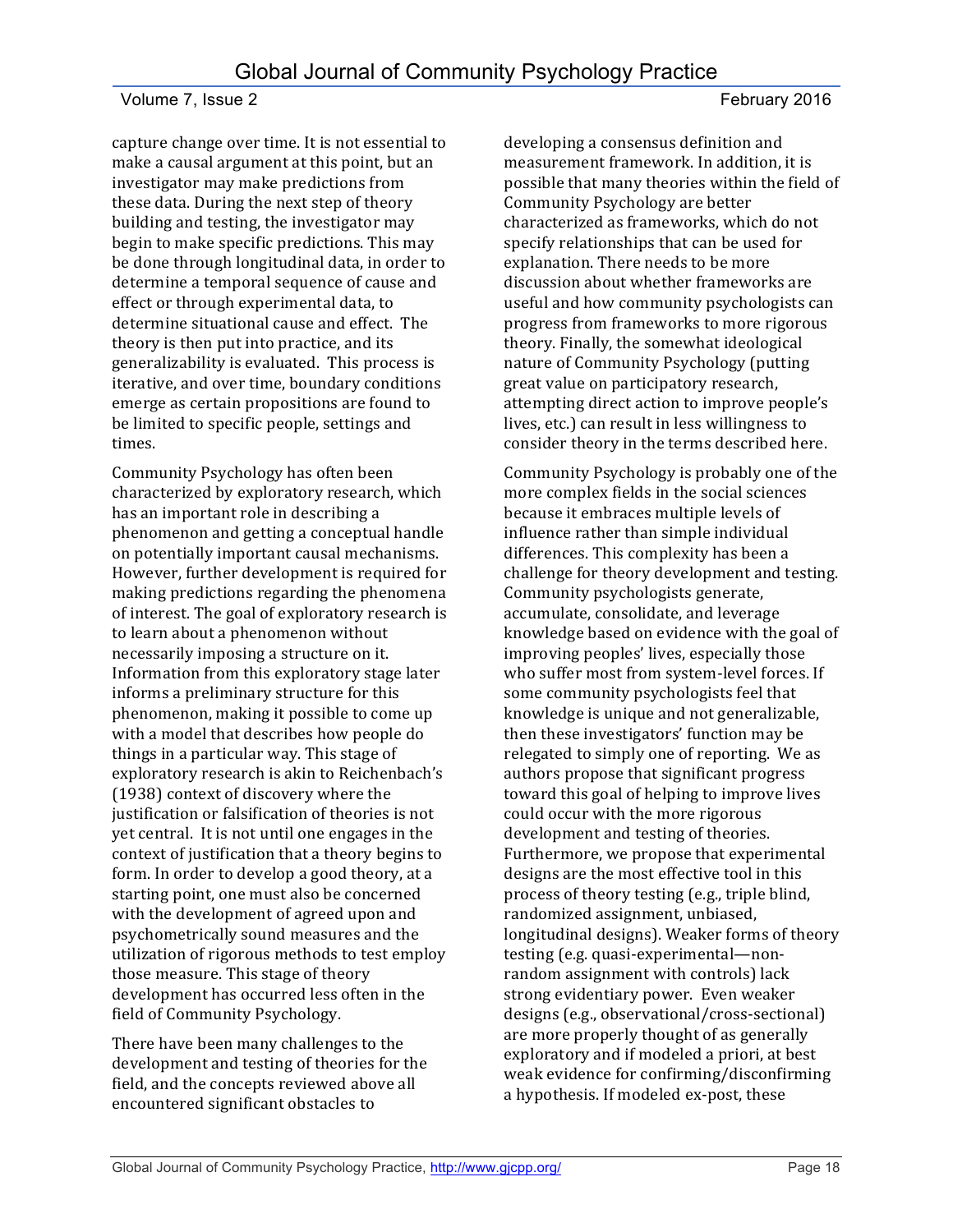designs are really descriptive exercises speculating a path for future investigation.

The incorporation of context in a theoretically meaningful way is another necessary ingredient for a fully mature field of Community Psychology. We are not always even aware of the potent effects of an individual's context, and there is evidence that the environment can have profound effects on things that have been considered genetically derived. For example, Ravelli et al. (1998) investigated prenatal exposure to famine when during the latter part of World War II, the Germans severely reduced food supply to the Netherlands. Prenatal exposure to famine, especially during late gestation, was linked to decreased glucose tolerance when the infants became adults. They concluded that poor nutrition in utero can lead to permanent changes in insulin-glucose metabolism, and the environmental effect of famine on glucose tolerance was especially important in people who later became obese.

The importance of context is often not recognized or integrated in community psychology studies, as data is frequently obtained at the level of individuals. This suggests that the field is still at an embryonic stage of development. However, emerging work using theory related to dynamic systems does present an opportunity to systematically investigate settings. Before Community Psychology really began to form cohesive ideas around contextual impacts, sociologists were attempting to develop theories and methods that capture social contexts. Their Sociology-of-Knowledge theories are illustrative and have been used to understand people's perceptions of reality, social change, and the role of social institutions (Berger, 1977; Merton, 1968; Strauss, 1997). Borrowing from these theories might help us capture a systems point of view. For example, whole network theoretical approaches can provide a relational map of some social ecosystems in cases where system-wide dyadic relationships may be exhaustively measured.

Dynamic theories of whole social networks focus on the mutual interdependence between relationships and behavior change over time, providing a way to conceptualize and empirically describe two-way transactional dynamics (Jason, Light, & Callahan, 2016).

Yet, in defining and operationalizing constructs, we often find some of the most serious challenges to the field of Community Psychology, as illustrated with our discussion of empowerment. Such issues occur in other fields as well, as criterion variance (i.e., differences in the formal inclusion and exclusion criteria used classify data into categories) accounts for the largest source of diagnostic unreliability (Jason, & Choi, 2008). Criterion variance is most likely to occur when operationally explicit criteria do not exist for categories (Spitzer, Endicott, & Robins, 1978), or when there are varying criteria for a phenomenon to be defined. When categories lack reliability, the upper boundary on the validity (i.e., usefulness) of a category is inherently limited. Therefore, criterion variance occurs because operationally explicit criteria have not existed or there has not been a consensus among investigators for the criteria. For theory development, there is a fundamental need for the provision of operationally explicit criteria and reliable instruments to measure the phenomena.

This is evident in Heller's (2014) argument about communities; there is often a lack of a clear theoretical statement about how communities should be conceptualized. Part of the problem stems from the highly variable definition of "neighborhoods," which can range from a block in a residential community to an on-line network. In addition, there are a number of mediators of neighborhood effects, including the quality of resources (e.g., libraries, schools, parks), level of community integration (e.g., members how know each other), and the quality of social ties and interactions. These debates about meaning and definition are underpinned by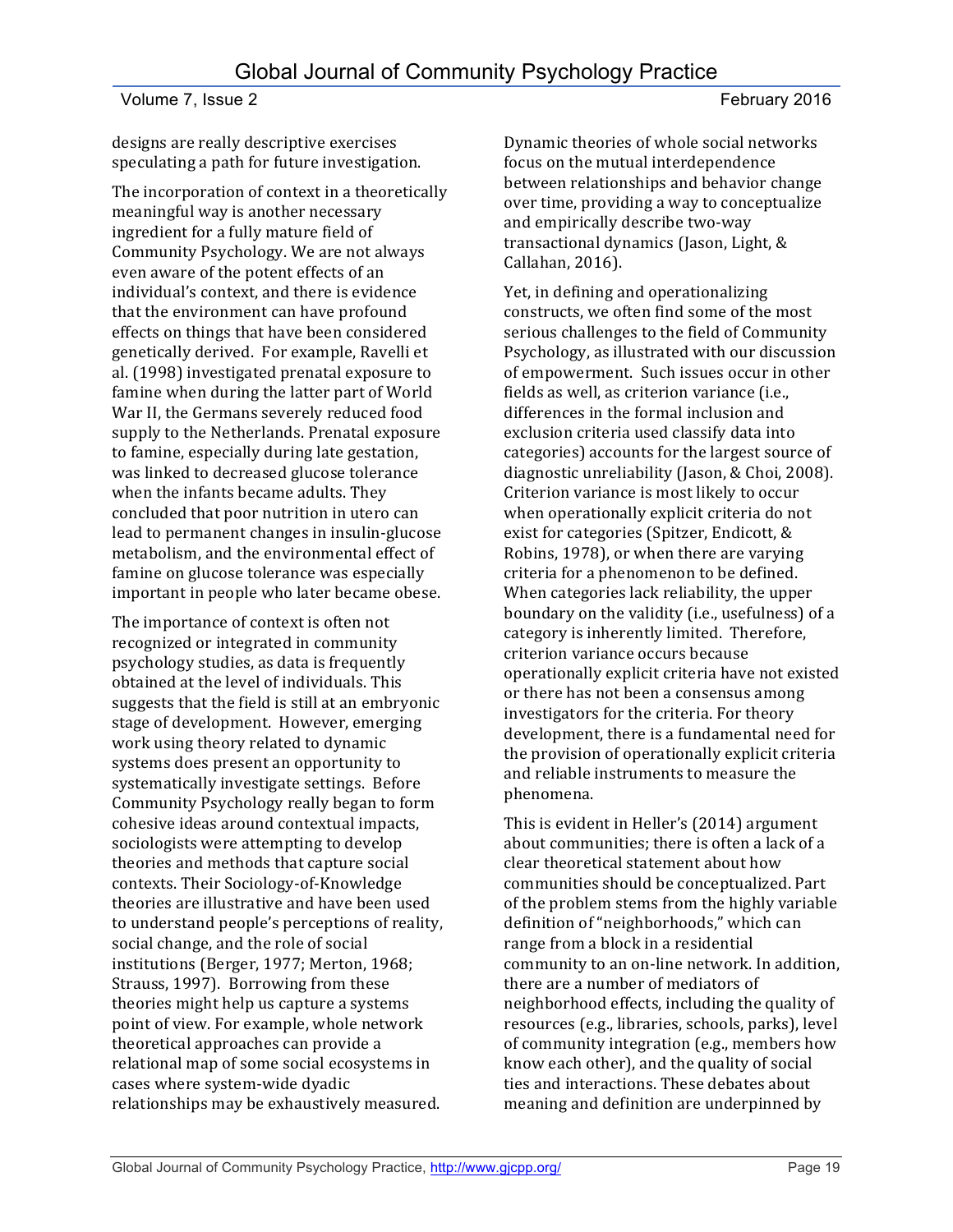important differences in perspective, and it may not always be possible to merge or align these differences. How communities and related constructs "should" be defined is a deeply cultural question, with many different answers. In specifying a universally applied definition for these phenomena, researchers run the risk of privileging one group's definition over others. It then becomes an issue of who has the power to define these constructs. One of the strengths of community psychology is that we do ask those questions of science (i.e., who's definition are you using? Is this application of a "generalized" definition oppressive in that it privileges the ideas of the dominant group?). This may be some of the legitimate reasoning behind a reluctance to define some theories in the ways we have outlined. We recognize that these are important issues to consider and offer the above observations as one perspective that we hope will spur further thoughtful discussion around how we can engage in theoretical rigor while acknowledging the potential implications this has in terms of pitfalls related to power and privilege. 

The methodology that is used may naturally flow from theory, but this is only possible in the context of clearly articulated theory; it is necessary to succinctly articulate the measurement of a construct before a theory can be advanced, refined, or argued against. In the field of personality psychology, we have seen the evolution of the measurement of the "Big Five" over the  $20<sup>th</sup>$  century and the appeal of this model has been largely due to development of measures; currently, there are full theories (e.g., Whole Trait Theory, Fleeson & Jayawickreme, 2015) that are emerging that would not have been possible without the measurement work of the 20<sup>th</sup> century. The lack of such development is a primary criticism of the empowerment literature, in that the measurement of the constructs are still ill-defined and underdeveloped. 

There are several limitations in this article. For example, whereas others' efforts identify issues related to a philosophy of science and related definitions of theory were empirical and conceptual (Faust & Meehl, 1992), our efforts within this article were to identity

theories within the field of Community Psychology as well as to examine how well they allow us to more fully understand individual behavior by taking into account the context within which the person lives. In addition, in this article, we have not been able to examine all the relevant theories within the field of Community Psychology.

#### *Conclusions*

The field of Community Psychology focuses on interesting questions and tries to understand them, with the implicit hope that as these relatively specific topics become better understood, that they will start to coalesce into larger structures. It is likely that many topics in Community Psychology will never coalesce around one theory, because they are, indeed, complex systems comprising multiple mechanisms of change. For instance, medicine as a clinical practice is based around biology, genetics, behavioral science, organizational theory, etc. When engineers design airplanes, they use results from fluid dynamics, electronics, computer systems, materials science, human psychology, etc. It might be a good idea to be open to this possibility in Community Psychology-- that at its heart it is an area of study that brings together a variety of factors (and theories) affecting human behavior.

A starting point for theory development in Community Psychology may still need to be at the descriptive level, where specification is about a particular population in a particular context, employing validated measures for the phenomena of interest. The field of Community Psychology will benefit from investigators using similar measures to assess particular theories, as well as the development of simpler and more direct theories of person-setting similarities. This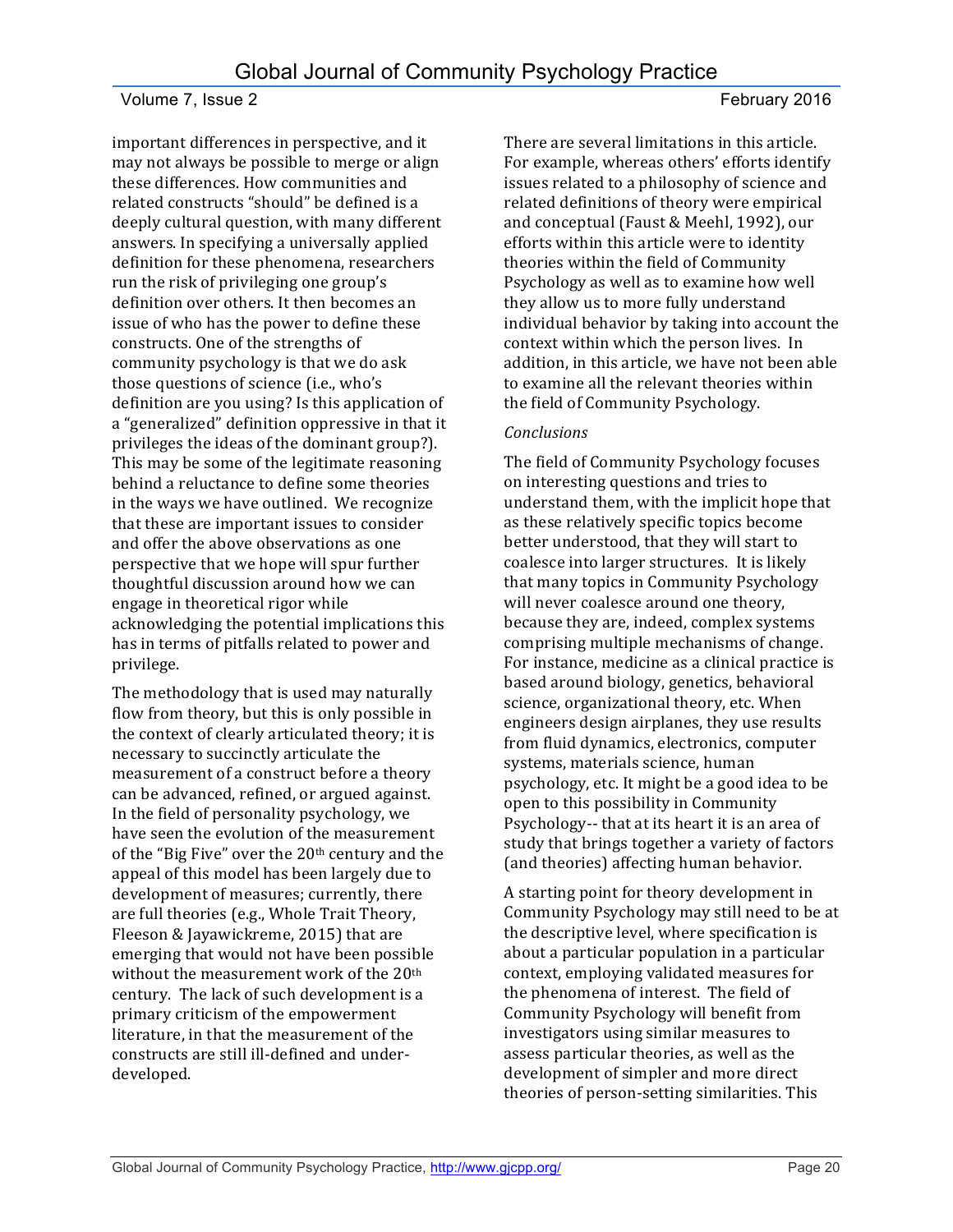consistency and parsimony will help the field develop and test theories allowing for prediction and explanation.

There has been a reluctance to attempt the development of more rigorous and predictive theory, in part because it is not seen as a major goal, compared to taking action. However, there is no obvious reason why sound theory cannot be developed that accomplishes the empowerment and participatory goals of Community Psychology, but does so in a way that is scientifically rigorous. This, however, would require Community Psychology to evolve in a different direction, one in which the entire collaborative enterprise between community psychologists and communities is considered to be the object of study, with the success, or lack thereof, of an intended change as the ultimate outcome of interest.

For example, we do believe that there is considerable potential for exploring the influence of contextual factors on human phenomena that incorporate how third-order change occurs and how it impacts communities. Third-order change is an essential shift in the social fabric, whereby a community changes customary assumptions, worldviews, cause and effect relationships,

and practices (Bartunek & Moch, 1987). Communities in which third-order change occurs have developed a culture of continual questioning, constantly identifying problems and social precipitants to problems, implementing solutions, and engaging in ongoing process and outcome evaluations for these solutions. Third-order interventions also have the potential to create unexpected positive changes, as settings develop new ways of viewing problems and functions (Robinson, Brown, Beasley, & Jason, 2015). While such change may be aided by or facilitate empowerment, third-order change is distinct in that it emphasizes a fundamental ongoing monitoring and change rather than emphasizing autonomy and self-direction. There is a need for theories to capture these types of phenomena, and a systems theory perspective that includes all these elements may be a promising approach. In addition, the goal for Community Psychology theories should ideally specify what *specific* aspects of context influence what *specific* aspects of individuals. Furthermore, possible *specific* mechanisms by which this occurs should be articulated to serve an explanatory function to guide the development of meaning and evidentiary arguments for causality.

#### **Notes**

<sup>1</sup>Two features of some recent literature in philosophy of science is especially relevant. First, the possibility of reliable testing of scientific theories (of whatever level of generality) depends on the availability of a suitable vocabulary of *natural kinds*: a vocabulary for describing the kinds, relations, magnitudes, etc. that are causally important factors in the relevant phenomena. This means that theoretical and empirical work in sorting out orienting frameworks is in fact absolutely central to scientific methods in general, not just in community psychology. Moreover, the relevant causal factors may often turn out to interact with one another in complicated ways, thereby causing difficulty for researchers, theorists, and scientists in general (see Boyd 2010; Oyama 2000; Wilson et al 2009). The issues community psychologists face may be typical in the sciences in general, in other words they are not peculiar to community psychology. Second, the pluralism of competing approaches that seems to describe the scientific status of community psychology is also commonplace in science. In fact, it is almost certainly essential in most cases in which scientists sort out conceptual and methodological issues (see Chang, 2004, 2012).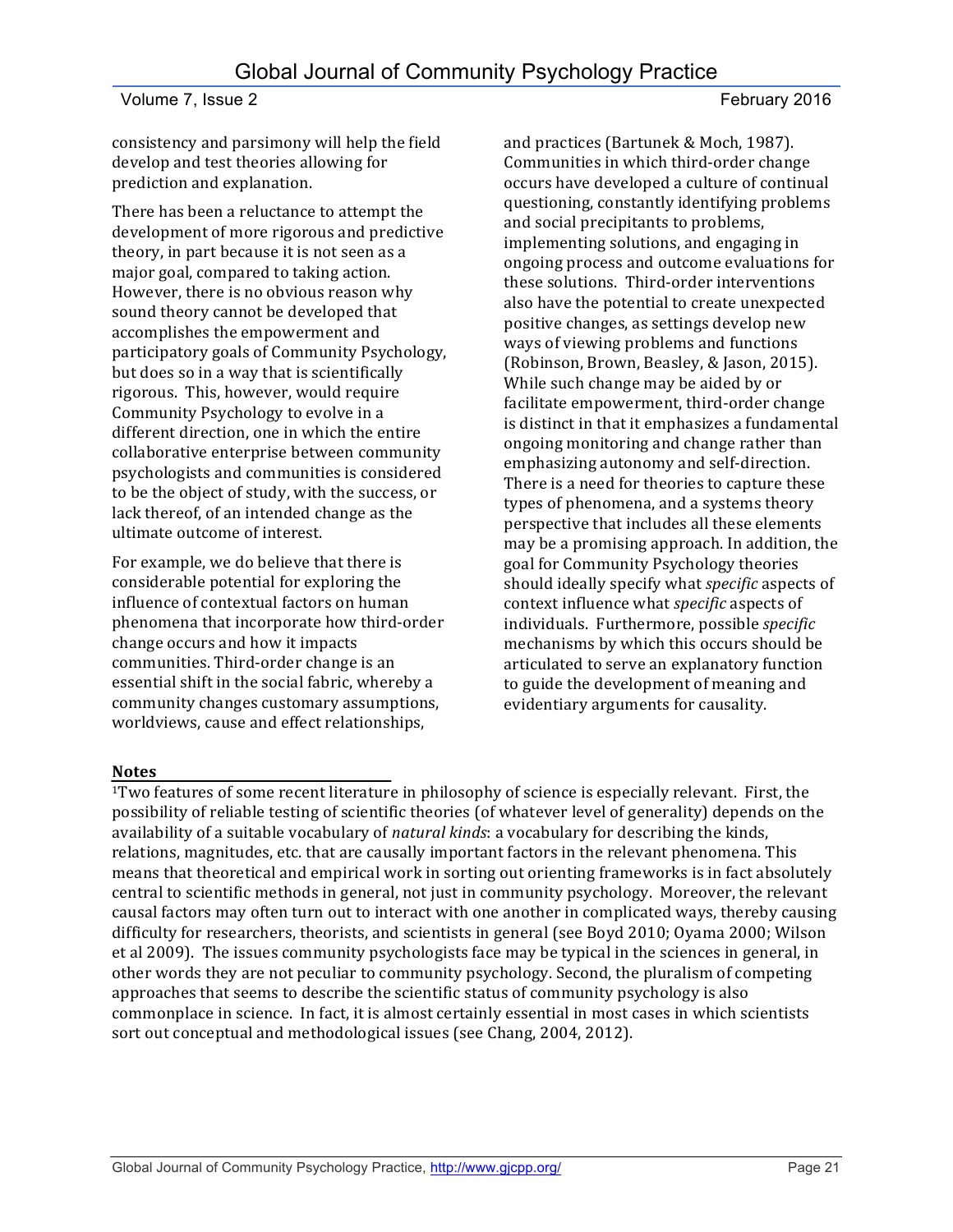#### **References**

- Ainsworth, M. D. S., & Bell, S. M. (1970). Attachment, exploration, and separation: Illustrated by the behavior of one-yearolds in a strange situation. *Child development*, 49-67.
- Ajzen, I. (1991). The theory of planned behavior. Organizational Behavior and *Human Decision Processes,* 50, 179-211.
- Argyris, C. (1993). *Knowledge for action: A guide to overcoming barriers to organizational change*. Jossey-Bass Inc., Publishers, San Francisco, CA.
- Ashley D., & Orenstein, D.M. (2005). *Sociological theory: Classical statements (6th ed.).* Boston, MA: Pearson Education.
- Barker, R. G. (1968). *Ecological psychology: Concepts and methods for studying the environment of human behavior.* Stanford, CA: Stanford University Press.
- Bartunek, J. M., & Moch, M. K. (1987). Firstorder, second-order, and third-order change and organization development interventions: A cognitive approach. *The Journal of Applied Behavioral Science,*  23(4), 483-500. doi:

10.1177/002188638702300404

Bacharach, S. B. (1989). Organizational theories: Some criteria for evaluation. *The Academy of Management Review, 14*(4), 496-515. doi: 

10.5465/AMR.1989.4308374 

- Beasley, C. R., & Jason, L.A. (2015). Engagement & disengagement in mutualhelp addiction recovery housing: A test of affective events theory. American Journal *of Community Psychology, 55*, 347-358.
- Berger, P. (1977). *Facing up to modernity*. New York, NY: Basic Books.
- Bess, K. D., Fisher, A. T., Sonn, C. C., & Bishop, B. J. (2002). Psychological sense of community: Theory, research, and application. In A. T. Fisher, C. C. Sonn, & B. J. Bishop (Eds.), *Psychological sense of*  community: Research, applications, and *implications* (pp. 3-22). New York, NY: Kluwer Academic/Plenum.
- Biglan, A., & Sloane Wilson, D. (2015). The *nurture effect: How the science of human* behavior can improve our lives and our *world.* Oakland, CA: New Harbinger.
- Bishop, P. D., Chertok, F., & Jason, L. A. (1997). Measuring sense of community: Beyond local boundaries. *Journal of Primary Prevention*, *18*(2), 193-212.
- Borsboom, D. (2013). Theoretical amnesia. Website: Open science collaboration. Available at: http://osc.centerforopenscience.org/201 3/11/20/theoretical-amnesia/
- Boyd, R. (2010). Realism, natural kinds and philosophical methods. In H. Beebee & N. Sabbarton-Leary (Eds.). The semantics *and metaphysics of natural kinds.*  New York, NY: Rutledge.
- Bourdieu, P. (1986). The forms of capital. In J. Richardson (Ed.) *Handbook of theory and research for the sociology of education* (pp. 241-258). New York, NY, Greenwood.
- Bowlby, J. (1980). Attachment and loss (Vol. 3). New York, NY: Basic books.
- Brodsky, A. E., Loomis, C., & Marx, C. M. (2002). Expanding the conceptualization of PSOC. In A. T. Fisher, C. C. Sonn, & B. J. Bishop (Eds.), *Psychological sense of* community: Research, applications, and *implications* (pp. 319-335). New York, NY: Kluwer Academic/Plenum.
- Bronfenbrenner, U. (1979). The ecology of *human development: Experiments by nature and design.* Cambridge, MA: Harvard University Press.
- Cattaneo, L.B. & Goodman, L. A. (2015). What is empowerment anyway? A model for domestic violence practice, research, and evaluation. *Psychology of Violence*, 5, 84-94.
- Chang, H. (2004). *Inventing temperature*. New York, NY: Oxford University Press.
- Chang, H. (2012). *Is water H2O? Evidence,*  realism and pluralism. New York, NY: Springer
- Chipuer, H. M., & Pretty, G. M. H. (1999). A review of the sense of community index: Current uses, factor structure, reliability, and further development. *Journal of Community Psychology, 27*(6), 643-658.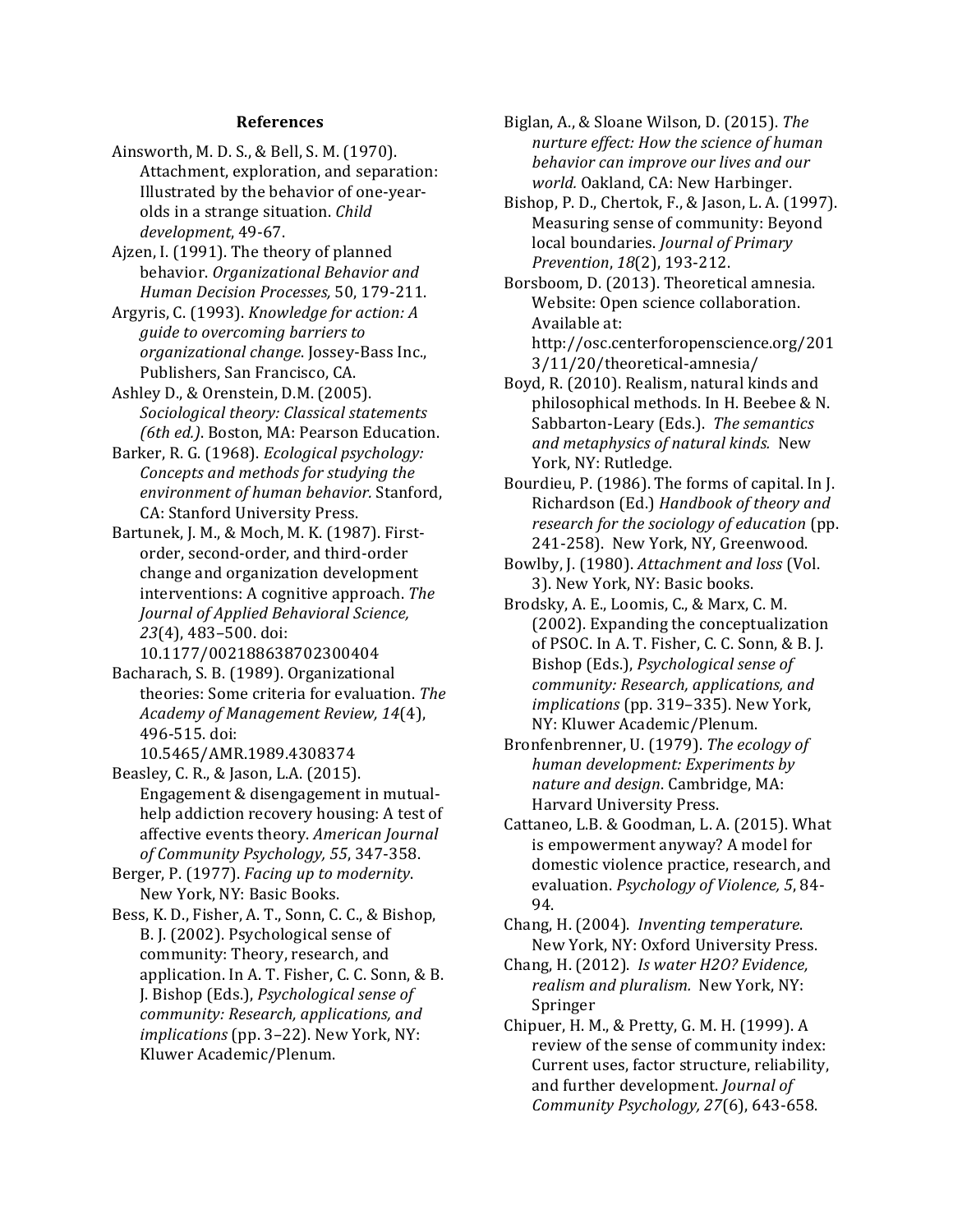Christens, B.D., Peterson, N.A., & Speer, P.W. (2011). Community participation and psychological empowerment: Testing reciprocal causality using a cross-lagged panel design and latent constructs. *Health Education & Behavior, 38,* 339-347.

Colebrook, L. (1956). Alexander Fleming 1881-1955. *Biographical memoirs of* fellows of the Royal Society, 2, 117-126.

Davidson, W. B., & Cotter, P.R. (1993). Psychological sense of community and support for public school taxes. *American* Journal of Community Psychology, 21, 59-66.

Dohrenwend, B. S., & Dohrenwend, B. P. (Eds.). (1981). *Stressful life events and* their contexts. New York: Neale Watson Academic Publications.

Faust, D., & Meehl, P. E. (1992). Using scientific methods to resolve questions in the history and philosophy of science: Some illustrations. Behavior Therapy, *23*(2), 195-211.

Feynman, R. (1997). Surely your joking, Mr. Feynman. New York, NY: W.W. Norton.

Fishbein, M. & Ajzen, I. (1975). *Belief, attitude,* intention, and behavior: An introduction to *theory and research*. Reading, MA: Addison-Wesley.

Flay, B. R. & Schure, M. (2012). The theory of Triadic Influence. In Wagenaar, A. C. & Burris, S. C. (Eds.). *Public health law research: Theory and methods*. San Francisco, CA: Jossey-Bass.

Fleeson, W., & Jayawickreme, E. (2015). Whole trait theory. *Journal of Research in Personality, 56, 82-92.*

Foster-Fishman, P.G., Nowell, B., & Wang, H. (2007). Putting the system back into systems change: a framework for understanding and changing organizational and community systems. *American Journal of Community Psychology, 39,* 197–215.

Foucault, M. (1991). *Discipline and punish: The birth of a prison*. London, Penguin.

French, J. R. P., Jr., Rodgers, W. L., & Cobb, S. (1974). Adjustment as personenvironment fit. In G. Coelho, D. Hamburg, & J. Adams (Eds.). *Coping and adaptation* (pp. 316-333). New York, NY: Basic Books

Habermas, J. (1984, 1987). *The Theory of Communicative Action. Vols. 1 and*  2. Boston, MA: Beacon.

Hawkins, J.D., Catalano, R.F., & Associates. (1992). *Communities that care: Action for*  drug abuse prevention. San Francisco, CA: Jossey-Bass, Inc.

Heller, K. (2014). Community and organizational mediators of social change: A theoretical inquiry. In T. P. Gullotta & M. Bloom (Eds.) *Encyclopedia of primary prevention and health promotion* (2nd edition), pp. 294-302. New York, NY: Springer.

Hoyningien-Huene, P. (2006). Context of discovery versus context of justification and Thomas Kuhn. In J. Schickore & F. Steinle (Eds.). *Revisiting discovery and* justification, (pp. 119-131). Netherlands: Springer. Available at:

http://cfcul.fc.ul.pt/Seminarios/hoyninge n-

huene\_Discovery%5B1%5D%5B1%5D.p df

Huber, F. (2008). Assessing theories, Bayes style. Synthese, 161(1), 89-118. doi: 10.1007/s11229-006-9141-x

Hunter, B. A., Jason, L. A. & Keys, C. B. (2013). Factors of empowerment for women in recovery from substance use. American *Journal of Community Psychology, 51, 91-*102. PMCID: PMC3893098

Jason, L. A. (1992). Eco-transactional behavioral research. The Journal of *Primary Prevention, 13*, 37-72.

Jason, L.A. & Choi, M. (2008). Dimensions and assessment of fatigue. In Y. Yatanabe, B. Evengard, B.H. Natelson, L.A. Jason, & H. Kuratsune (2008). *Fatigue science for* human health. (pp 1-16). Tokyo: Springer.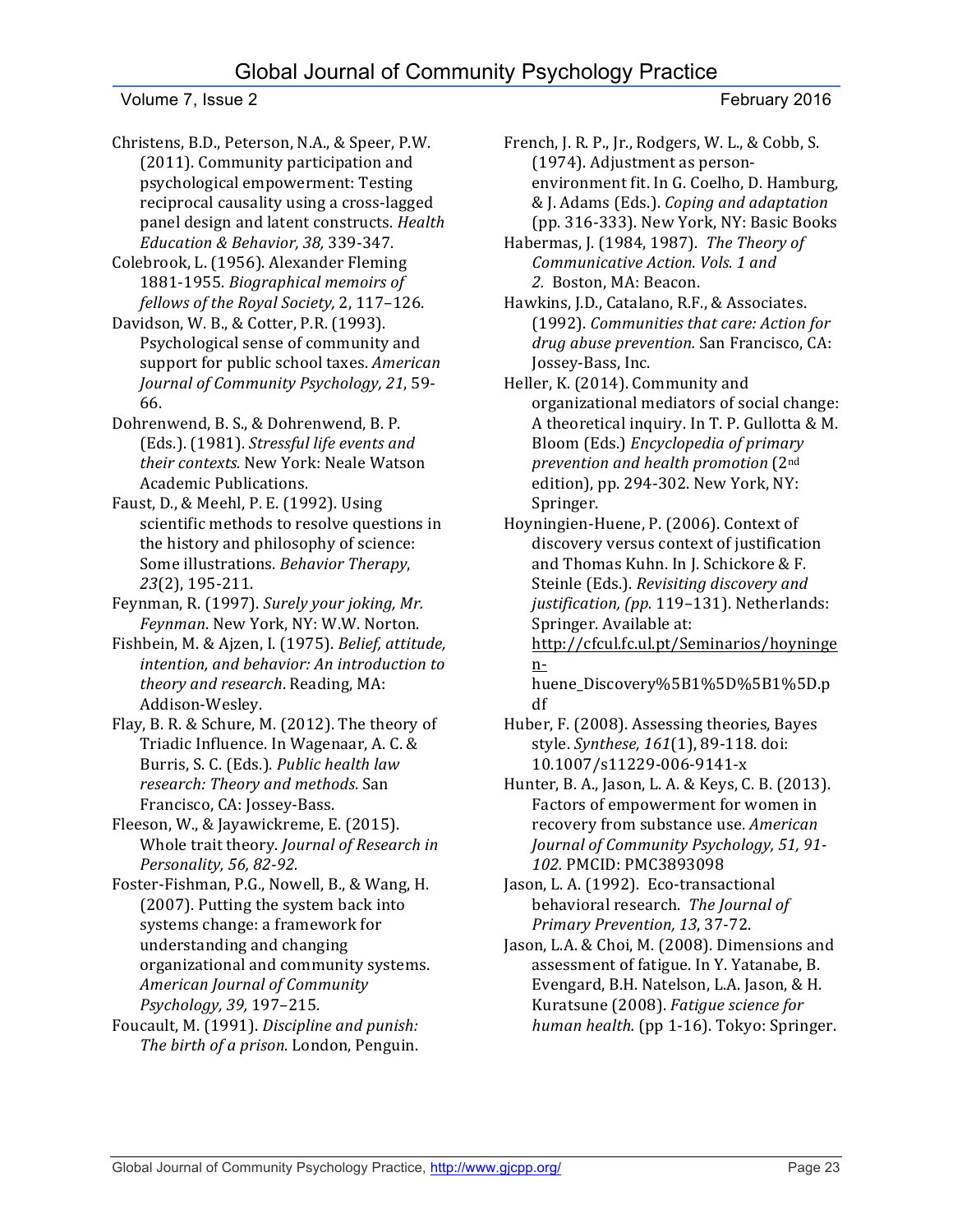# Global Journal of Community Psychology Practice

Volume 7, Issue 2 February 2016

- Jason, L.A., Light, J., & Callahan, S. (2016). Dynamic social networks. In L. A. Jason & D. S. Glenwick (Eds.). *Handbook of* methodological approaches to community*based research: Qualitative, quantitative,*  and mixed methods. New York, NY: Oxford University Press.
- Jason, L.A., Keys, C.B., Suarez-Balcazar, Y., Taylor, R.R., Davis, M., Durlak, J., Isenberg, D. (Eds.) (2004). *Participatory community research: Theories and methods in action.* American Psychological Association: Washington, D.C.
- Jason, L.A., Stevens, E., & Light, J.M. (in press). The relationship of sense of community and trust to hope. *Journal of Community Psychology.*
- Jason, L. A., Stevens, E., & Ram, D. (2015). Development of a three-factor psychological sense of community scale. *Journal of Community Psychology,* 43, 973- 985.
- Jiang, C. (1998). Why some theories fail to describe, explain, and predict: Reconstructing the future. The Social *Science Journal, 35*, 645-656. doi:10.1016/S0362-3319(98)90033-7
- Kelly, J. G. (1968). Toward an ecological conception of preventive interventions. In J. W. Carter Jr. (Ed.). *Research contributions from psychology to community mental health (pp. 76-100)*. New York, NY: Behavioral Publications.
- Kelly, J. G. (1979). *Adolescent boys in high* school: A psychological study of coping and adaptation. Hillsdale, N.J: L. Erlbaum Associates.
- Kelly, J. (2006). *Being ecological. An expedition* into community psychology. New York, NY: Oxford University Press.
- Kerlinger, F. N. (1986). *Foundations of* behavioral research. Fort Worth, TX: Holt, Rinehart and Winston.
- Kerr, N.L. (1998). HARKing: Hypothesizing after the results are known. *Personality and Social Psychology Bulletin, 2*, 196-217.
- Kingry-Westergaard, C., & Kelly, J.G. (1990). A contextualist epistemology for ecological research. In P. Tolan, C. Keys, F. Chertok, & L. A. Jason (Eds.) *Researching community psychology. Issues of theory and methods.* (pp.23-31). Washington, DC: American Psychological Association.
- Kloos, B., Hill, J., Thomas, E., Wandersman, A., Elias, M.J., & Dalton, J. H. (2012). *Community psychology: Linking* individuals and communities. (Third Edition). (pp.  $360-363$ ) Stamford, CT: Wadsworth.
- Kozlowski, S. W., & Ilgen, D. R. (2006). Enhancing the effectiveness of work groups and teams. *Psychological Science in the Public Interest*, *7*(3), 77-124.
- Latané, B. (1981). The psychology of social impact. *American Psychologist*, 36, 343-356.
- Lewin, K. (1946). Action research and minority problems. *Journal of Social Issues, 2*, 34–46.
- Long, D. A., & Perkins, D. D. (2003). Confirmatory factor analysis of the sense of community index and development of a brief SCI. *Journal of Community Psychology, 31*(3), 279-296.
- Marcuse, H. (1969). An essay on *liberation.* Boston: Beacon.
- Manning, F. J. (1991). Morale, cohesion, and esprit de corps. In R. Gal & A.D. Mangeladorff (Eds.). Handbook of *military psychology* (pp. 453-470), *West*  Sussex, UK: John Wiley.
- Martín-Baró, I. (1994). Writings for a *liberation psychology*. In A. Aron & S. Corne (Eds.), Cambridge, MA: Harvard University Press.
- McAdams, D.P., & Pals, J. L. (2007). The role of theory in personality research. In R. W.Robbins, R. C. Fraley, & R. C. Krueger (Eds.). *Handbook of research methods in personality psychology.* New York, NY: The Guilford Press.
- McMillan, D. W., & Chavis, D. M. (1986). Sense of community: A definition and theory. *Journal of community psychology*, *14*, 6-23.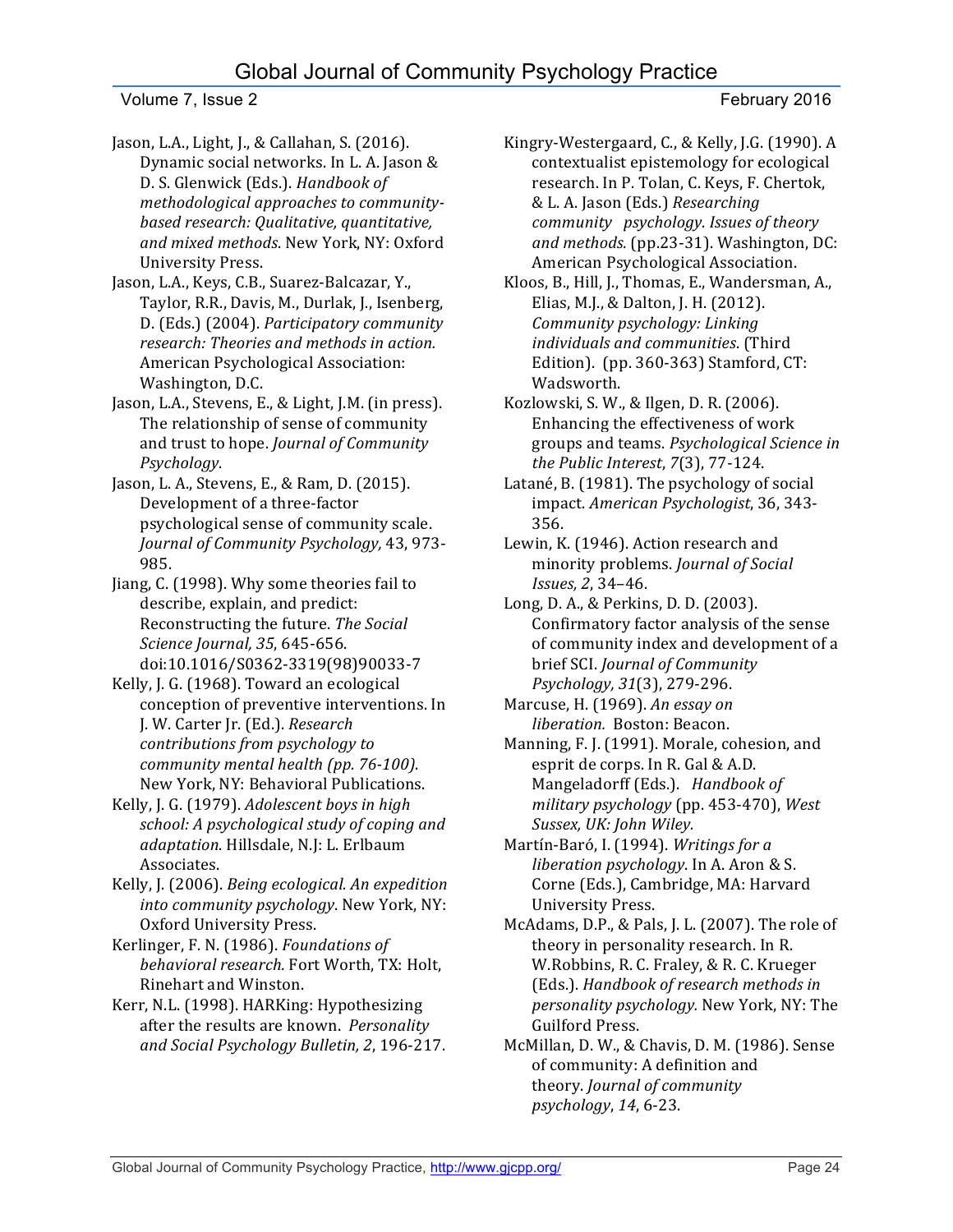Meehl, P. E. (1967). Theory-testing in psychology and physics: A methodological paradox. *Philosophy of Science, 34*, 103- 115.

Meehl, P.E. (1978). Theoretical risks and tabular asterisks. Journal of Consulting *and Clinical Psychology, 46*, 806-814.

Merton, R. K. (1968). *Social theory and social structure*. New York, NY: Free Press.

Moos, R. H. (1986). *The human context: Environmental determinants of behavior.* Malabar, Florida: Krieger Publishing Company.

Moritsugu, J., Vera, E.G., Wong, F.W., & Duffy, K.G. (2013). *Community psychology*. (5th Edition). Upper Saddle River, New Jersey: Pearson. 

Nowell, B. & Boyd, N. (2010). Viewing community as responsibility as well as resource: Deconstructing the theoretical roots of psychological sense of community. *Journal of Community Psychology*, *38*, 828-841. 

Nozek, B., & Bar-Anan, Y. (2012). Scientific utopia: I. Opening scientific communication. *Psychological Inquiry, 23*, 217-243.

O'Donnell, R.G. Tharp, & Wilson, K. (1993). Activity settings as the unit of analysis: A theoretical basis for community intervention and development. American *Journal of Community Psychology, 21,* 501- 520.

Oyama, S. (2000). Evolution's eye. London. Duke University Press.

Patterson, C. H. (1986). Theories of counseling *and psychotherapy*. Philadelphia: Harper & Row.

Peterson, N. A., Speer, P. W., & McMillan, D. W. (2008). Validation of a Brief Sense of Community Scale: Confirmation of the principal theory of sense of community. *Journal of Community Psychology, 36*(1), 61-73.

Peterson, C., Park, N. & Sweeney, P. J. (2008). Group well-being: Morale from a positive psychology perspective. *Applied Psychology*, 57, 19–36.

Peterson, N. A. (2014). Empowerment theory: Clarifying the nature of higher-order multidimensional constructs. *American Journal of Community Psychology, 53*, 96- 108. doi:10.1007/s10464-013-9624-0

Peterson, N. A., & Zimmerman, M. A. (2004). Beyond the individual: Toward a nomological network of organizational empowerment. *American Journal of Community Psychology, 34*, 129-145. doi:10.1023/B:AJCP.0000040151.77047. 58

Popper, K.R. (1968). The logic of scientific discovery. New York, NY: Harper & Row.

Quattrochi-Tubin, S., & Jason, L.A. (1980). Enhancing social interactions and activity among the elderly through stimulus control. *Journal of Applied Behavior Analysis, 13*, 159-163.

Rappaport, J.  $(1981)$ . In praise of paradox: A social policy of empowerment over prevention. American Journal of *Community Psychology, 9,* 1-25.

Rappaport, J. (1985). The power of empowerment language. *Social Policy*, 16, 15-21.

Rappaport, J. (1987). Terms of empowerment/exemplars of prevention: toward a theory for community psychology. *American Journal of Community Psychology, 15*(2), 121-148.

Rawls, J. (1971). A theory of justice. Camridge, MA: Belknap.

Ravelli, A.C., van der Meulen, J.H., Michels, R.P., Osmond, C., Barker, D.J., Hales, C.N., & Bleker, O.P. (1998). Glucose tolerance in adults after prenatal exposure to famine. *Lancet,* 351, 173-77.

Reichenbach, H. (1938). Experience and *prediction: An analysis of the foundations and the structure of knowledge.* Chicago, Il: University of Chicago Press.

Robinson, W. L., Brown, M., Beasley, C., & Jason, L.A. (2015). Prevention and promotion interventions. In M.A. Bond, C. Keys, & I. Serrano-Garcia (Eds.). *Handbook of community psychology*. Washington, DC: American Psychological Association.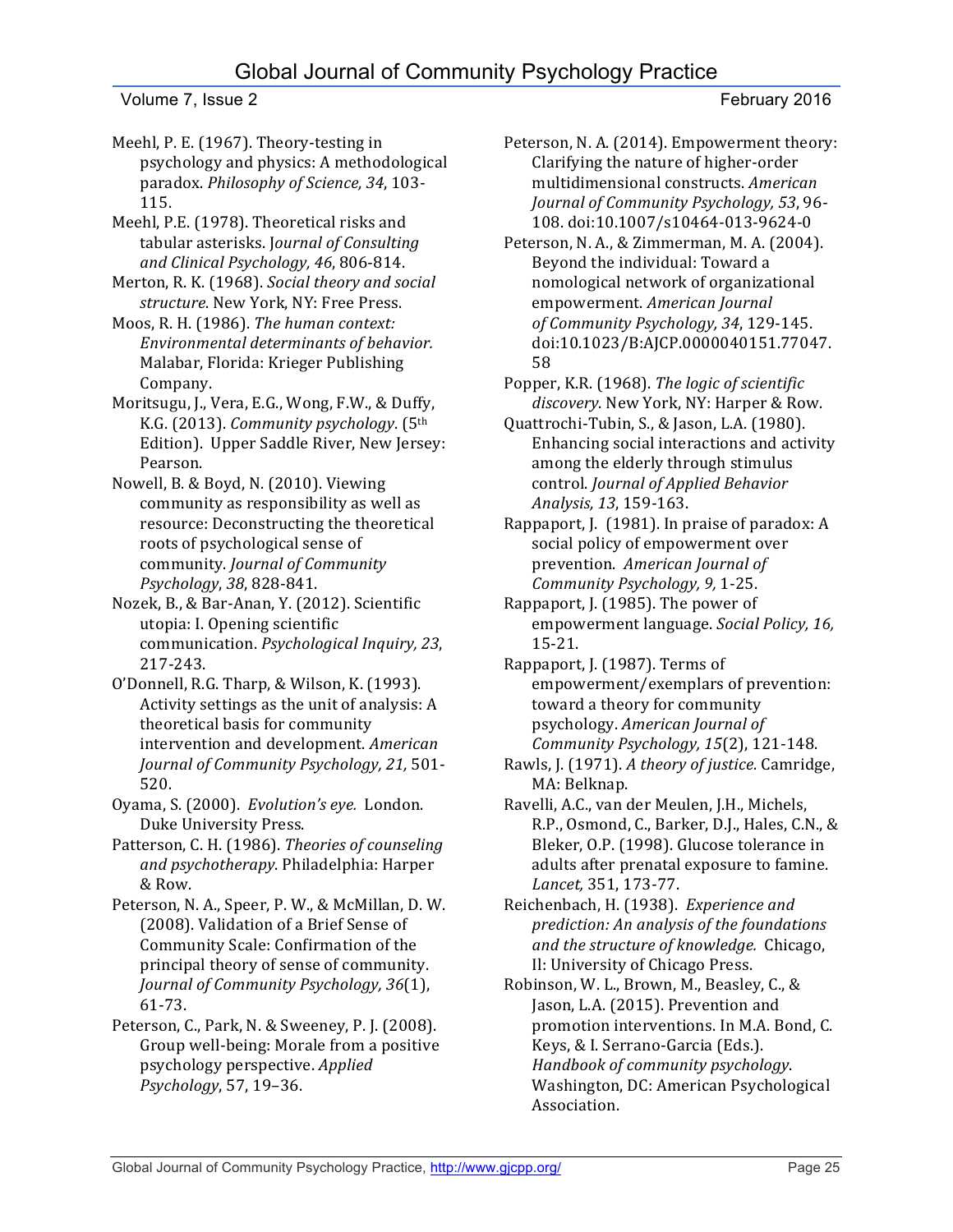# Global Journal of Community Psychology Practice

Volume 7, Issue 2 February 2016

Rogers, C. R. (1959). A theory of therapy, personality, and interpersonal relationships as developed in the clientcentered framework. In S. Koch (Series Ed.) & S. Koch (Vol. Ed.), Psychology: A *study of a science* (Vol. 3, pp. 184-256). New York, NY: McGraw Hill.

Rutter, M. (1985). Resilience in the face of adversity. Protective factors and resistance to psychiatric disorder. *British Journal of Psychiatry, 147, 598-611.* 

Ryan, W. (1976). *Blaming the victim*. New York, NY: Vintage.

Sarason, S. B. (1974). *The psychological sense* of community; prospects for a community *psychology.* San Francisco, CA: Jossey-Bass. 

Sen, A. (2009). *The idea of justice*. Cambridge, MA: Harvard University Press.

Seidman, E. (1988). Back to the future, Community Psychology: Unfolding a theory of social intervention. American *Journal of Community Psychology, 16,* 3- 24.

Sheikh, S., Safia, Haque, E., & Mir, S.S. (2013). Neurodegenerative diseases: Multifactorial conformational diseases and their therapeutic interventions, *Journal of Neurodegenerative Diseases,* Article ID 563481, 8 pages, 2013. doi:10.1155/2013/563481

Spitzer, R., Endicott, J., & Robins, E. (1978). Research diagnostic criteria. Archives of *General Psychiatry, 35,* 773-782.

Spreitzer, G., Sutcliffe, K., Dutton, J., Sonenshein, S. & Grant, A. (2005) A socially embedded model of thriving at work. *Organization Science, 16,* 537-549.

Srivastval, S., & Cooperrider, D. L. (1986). The emergence of the egalitarian organization. *Human Relations*, *39*(8), 683-724.

Strauss, A. L. (1997). Mirrors and Masks. Rutgers University, NJ: Transaction Books.

Stevens, E.B., Jason, L.A., & Ferrari, J.R. (2011). Measurement performance of the Sense of Community Index in substance abuse recovery communal housing. Australian *Community Psychologist, 23, 135-147.*

Stevens, E.B., Jason, L.A., Ferrari, J.R., Olson, B., & Legler, R. (2012). Sense of community among individuals in substance abuse recovery. *Journal of Groups in Addiction* and Recovery, 7, 15-28. PMCID: PMC4217488

Tebes, J. K. (2005). Community science, philosophy of science, and the practice of research. *American Journal of Community Psychology, 35*, 213-230. doi: 10.1007/s10464-005-3399-x.

Tebes, J.K. (2012). Philosophical foundations of mixed methods research. Implications for research practice. In L.A. Jason & D.S. Glenwick (Eds.). Methodological *approaches to community-based research*  (pp. 13-31). Washington, DC: American Psychological Association Press.

Tolan, P., Keys, C., Chertok, F., & Jason, L. (1990). *Researching Community*  **Psychology:** Issues of Theory and Methods. Washington DC: American Psychological Association. 

Trickett, E.J., Watts, R.J., & Birman, D. (1994). *Human diversity: Perspectives on people in context*. San Francisco: Jossey-Bass.

Van de Ven, A. H. (1989). Nothing is quite so practical as a good theory. *Academy of Management Review, 14*(4). 486-489. doi: 10.5465/AMR.1989.4308370

Von Bertalanffy, L., (1969). General system *theory*. New York: George Braziller.

Vygotsky, L. S. (1981). The genesis of higher mental functions. In J. V. Wertsch (Ed.). The concept of activity in Soviet *psychology*. Armank, NY: Sharpe.

Wandersman, A., Chavis, D., & Stucky, P. (1983). Involving citizens in research. In R. Kidd & M. Saks (Eds.), *Advances in applied social psychology* (pp. 189–212). Hillsdale, NJ: Lawrence Erlbaum Associates, Inc.

Weiss, H. M., & Cropanzano, R. (1996). Affective events theory - A theoretical discussion of the sturcture, causes, and consequences of affective experiences at work.pdf. *Research in Organizational Behavior*, 18, 1-74.